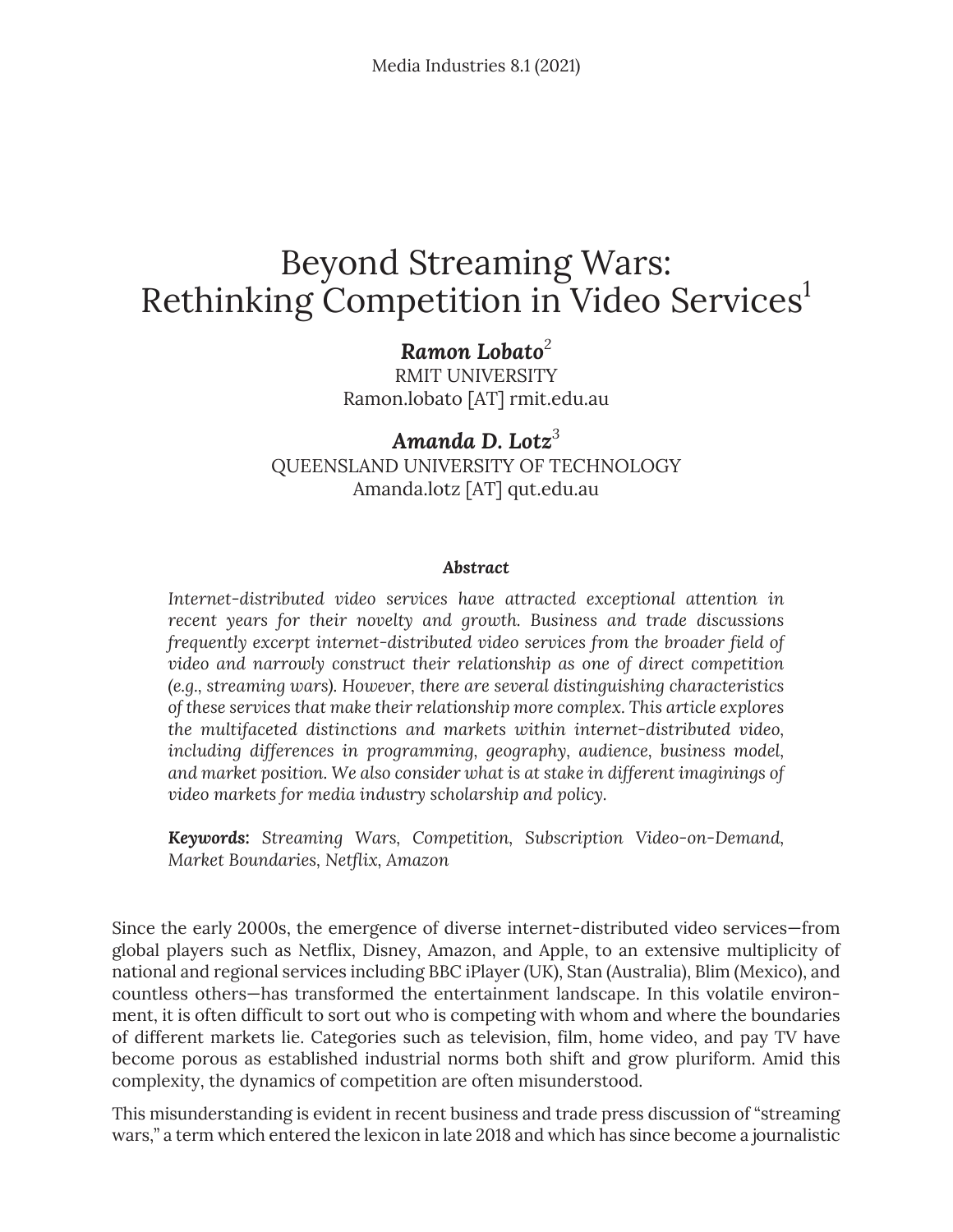meme widespread in news coverage of video product launches, stock price fluctuations, and subscriber counts, especially in the United States. Indicative headlines such as "The Great Race to Rule Streaming TV"<sup>4</sup> and "Disney, Netflix, Amazon: The Battle for Streaming Survival"<sup>5</sup> give a sense of the winner-takes-all narrative that emerges from such coverage.

This streaming wars discourse has several characteristics. It reduces multidimensional competitive dynamics to a race between a handful of media and technology giants, or presents a battle between new and old media when considerable complementarity exists among the growing array of services. It imagines competition in terms of conflict, victory, and defeat. (Which company will "win" the streaming wars? Will Disney kill Netflix? How many services can survive?) It also divorces internet-distributed services from their wider industrial context. In effect, distribution technology becomes the market boundary, with the consequence that all streaming services are seen to be directly competing with one another. (Curiously, this frame has been pervasive in analysis of video services but is less commonly used in discussing streaming audio services that do compete more directly with nearly identical music libraries and similar functionality.)

Clearly, the streaming wars frame—an artifact of trade commentary and industry hype—does not do justice to the complexity of actually existing video markets. The sudden popularity of this concept does, however, provide a useful opportunity for scholars to critically reexamine the competition dynamics of video services and to ask meaningful questions about the current service ecosystem. In recent work, television industry scholars including Catherine Johnson, Tom Evens, and Karen Donders have begun this important work by reconceptualizing the institutional landscapes of television and video in a manner appropriate to their changing technological contexts.<sup>6</sup> Working in this tradition, our article asks a further series of questions about competition. To what extent are advertising video-on-demand (AVOD), subscription video-on-demand (SVOD), transactional video-on-demand (TVOD), and legacy pay-TV services directly competing? What is at stake in claims of a streaming war? And how can we speak about competition among video services in nuanced ways?

To answer these questions, our analysis identifies specific vectors of competition and noncompetition among video services.<sup>7</sup> We show that rather than creating a zero-sum space of direct competition, internet distribution has in fact introduced further complexity to a video marketplace that was already diverse in distribution technologies, business models, and types of video content—a marketplace also integrated within a larger sphere of leisure industries that seeks consumers' attention, money, data, or all of the above. These points are illustrated through an analysis of current video services in a single territory: Australia. We also consider some policy implications of judging certain services, and their parent companies, as being in the same or in different markets.

## **Market Boundaries**

A first step in understanding competition in any given media market is to define market boundaries. However, defining a market is no easy matter. Indeed, questions of market definition are among the most complex and materially consequential issues in media law, policy, and regulation. In fields such as antitrust and competition law, setting the boundaries of a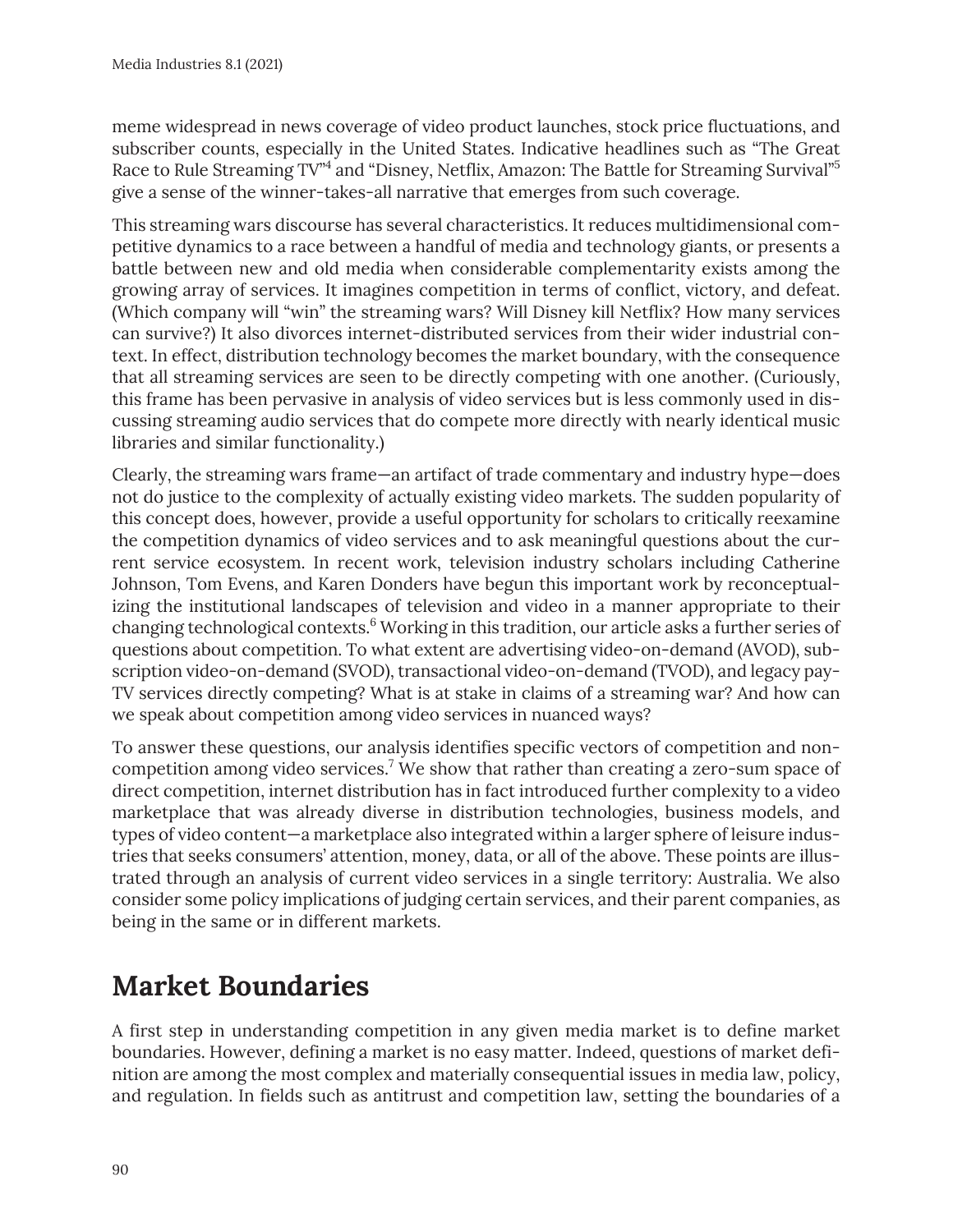market to include or exclude certain actors may, as Brett Christophers observes, "generate very different assessments of competition issues, and thus very different forms, vectors and intensities of market intervention and reconfiguration."8

It is instructive to consider the language used by major media companies to describe the markets in which their video services compete and how such descriptions are often calibrated to serve the strategic purposes of each company. Media mogul Barry Diller once described video streaming as "a giant arms race"<sup>9</sup>—evoking the familiar streaming wars discourse of direct competition between services. The CEO of NBCUniversal, Steve Burke, has stated that "Everybody is going to compete with everybody."<sup>10</sup> BBC Director-General Tony Hall, reflecting on the status of the BBC's on-demand service iPlayer, described the BBC's competitive position as "a medium-sized planet compared to the huge gas giants of the US the Netflixes, Apples, and Amazons," in a claim that connects companies in multiple industries, with multiple revenue models, and both public-service and commercial measures of success.<sup>11</sup> In contrast, Netflix CEO Reed Hastings expanded the market boundary further yet in rejecting the idea that Netflix's primary competitors are video services; instead, he identifies the videogame Fortnite, and even sleep, as the company's main competition.<sup>12</sup> Given this discursive slipperiness, where market boundaries seem to expand or contract depending on who is speaking, the problem of market definition becomes highly significant.

These CEO statements have a performative dimension in that they seek to shape as well as describe a competitive field. Napoli and Caplan refer to this as the "disconnect between how these companies have perceived themselves—and want to be perceived by others—and how they actually function in the contemporary [media] ecosystem."13 In his analysis of Netflix's investor relations, Colin Crawford, building on the work of Timothy Havens, describes the "investor lore"—"narratives and discourses of value which organize, justify and govern [ . . .] new industrial practices"—that constructs public understanding of video and entertainment markets.<sup>14</sup> News, business, and trade press coverage—itself an end-product of the markets it purports to describe—also plays a part in this process, presenting varied and sometimes conflicting visions of markets and their boundaries.<sup>15</sup>

This discursive aspect of competition has been famously analyzed by Michel Callon in *The Laws of the Markets*. For Callon, any understanding of competition depends on how a market is framed:

Competition, whether perfect or imperfect, is not a starting point but a finishing point. It can exist and really does exist—and that is what makes it so valuable. However, it occurs only when the boundaries, the technical options, have been selected and stabilized, i.e., in a world that is already highly structured and shaped.<sup>16</sup>

As Callon observes, markets have both institutional and discursive dimensions, and a feedback loop exists between the two. For media industry studies—as a field concerned with both institutions and discourse—there are several considerations here. On the one hand, there is the need to understand how specific markets have been institutionally defined and what this means for questions of market power, efficiency, conduct, gatekeeping, and other relevant issues. A second task is to explore how particular market boundaries have come to be made thinkable, common-sensical, legible, and acceptable (their discursive dimension).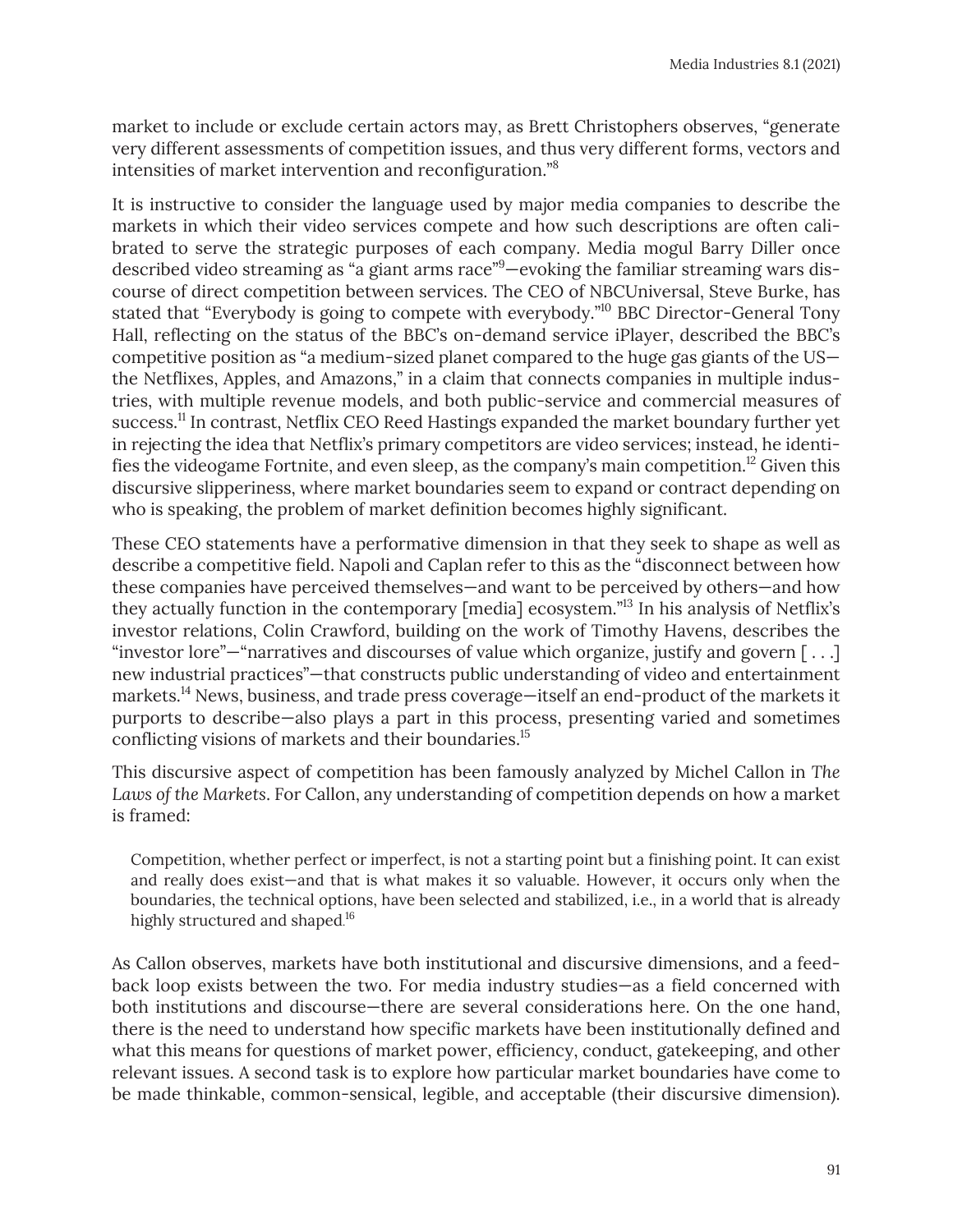Here, it is helpful to consider the work of Callon, Christophers, and other key thinkers in the critical social science of markets, as well as media scholars such as Patrick Vonderau, whose essays on digital video markets have emphasized the need for "an analysis of the very *practices* through which markets are constantly made and remade."17

How can these perspectives enrich understanding of video? We suggest that a textured account of audiovisual competition needs to do two things: first, to move beyond monodimensional accounts of competition by paying closer attention to the differences among services, their business models, geographies, catalogs, and operations; and second, to explore how market boundaries are drawn and how such boundaries make markets seem variously larger or smaller, more or less competitive, more or less crowded, depending on who is speaking. Hence, the streaming wars case provides an opportunity to reflect, once more, on the complexity and nuance of video markets and their relation to broader entertainment and leisure markets.

## **Framing Competition: Video Services in Australia**

For illustrative purposes, let us now consider a specific national market and its mix of video services. Figure 1 presents the twelve most popular internet-distributed video services available in Australia in December 2019.18 Australia has been chosen as the site of our analysis for practical reasons, but we expect that some principles of our analysis will be transferrable, and that readers will be able to extend the analysis to include the firms and service categories most relevant to their own national context.

When grouped together as internet-distributed video services, the leading players in the Australian market appear thus.



**Figure** 1**.** Leading internet-distributed video services in Australia.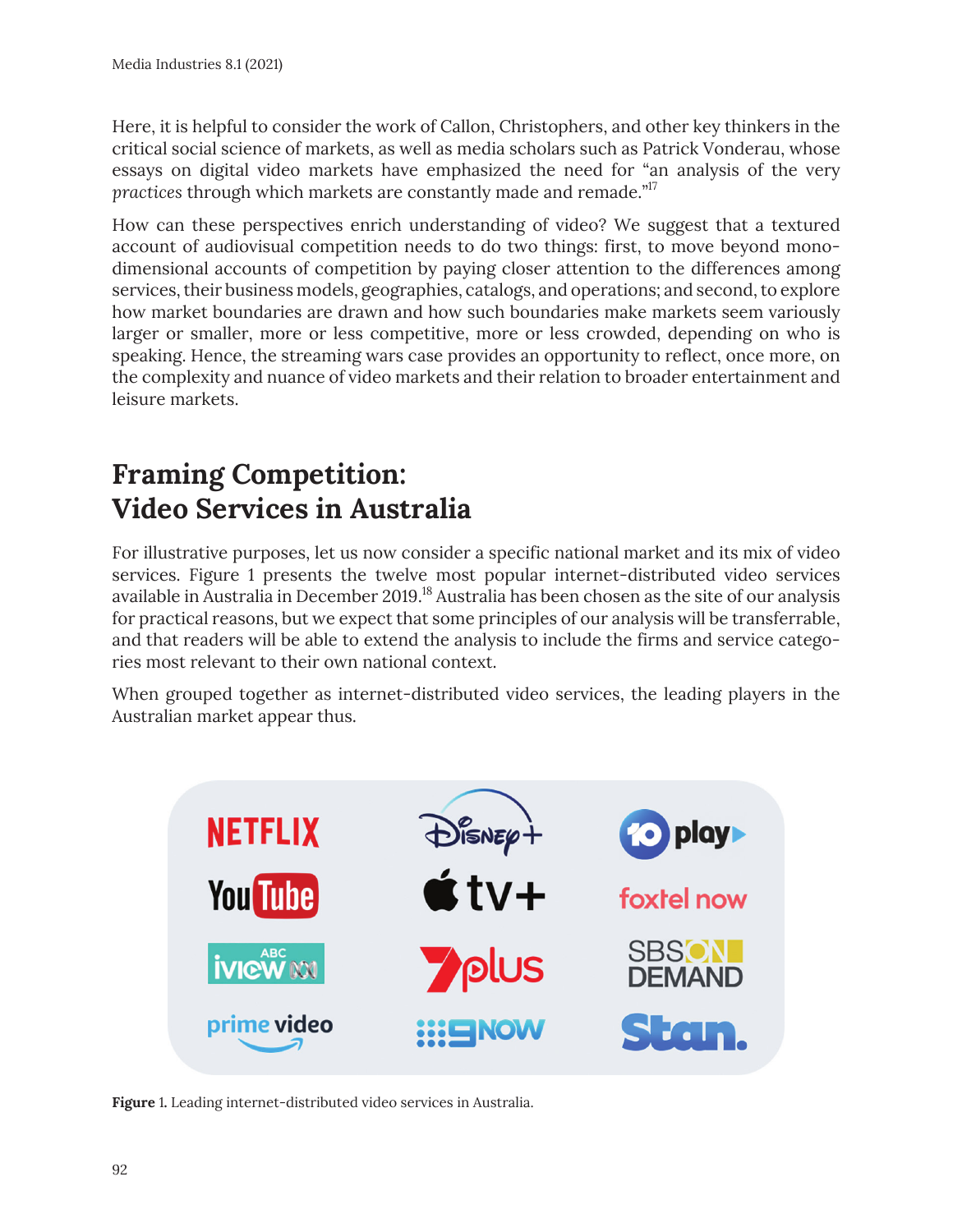From this perspective (i.e., when the market is defined by distribution technology alone), all the major services for streaming video in Australia appear to be in the same competitive field. Yet a closer look reveals a more complex picture of different service types and categories, including the following:

- Multi-territory, US-based SVODs—Netflix, Apple TV+, Disney+, and Amazon Prime Video.
- YouTube, the world's largest AVOD platform.
- Stan, a national SVOD owned by an Australian media corporation, Nine Entertainment.
- Foxtel Now, the national multichannel operator's over-the-top (OTT) service.<sup>19</sup>
- The advertiser-supported services of three national commercial networks (NineNow, TenPlay, SevenPlus) that mostly allow "catch-up" availability of linear programming and also increasingly feature separately licensed programming.
- The on-demand services of the two public-service broadcasters, ABC iView (government funded) and SBS On Demand (ad-supported).<sup>20</sup>

As this breakdown suggests, the category of streaming video is in fact a place-holder for a multiplicity of different services with distinct histories, libraries, and content strategies. How can we understand the interactions between these services? Are they all in direct competition? Research from other national contexts suggests a need for caution here, as services are often competing for quite different things, and many are complementary rather than directly competitive. Ampere Analysis observes that "the interaction between SVoD and pay TV service uptake is complex and varies significantly by market," with territories including the United Kingdom exhibiting a high degree of complementarity among services, while other territories (notably the United States) exhibit some evidence of substitution (cablecutting).<sup>21</sup> This makes sense given the varied range of services in the market before SVOD in different countries and their creation of different value propositions and satisfaction levels. In the United States, the substitution occurs between cable/satellite and virtual multichannel video programming distributors (vMVPDs), which offer fundamentally the same product distributed using a different technology. The answer to the question "who is competing with whom?" also depends on what specific metric is under consideration (viewing time, subscriber numbers, revenues, and so on) and whether services are also competing for inputs such as production resources, talent, and scripts.<sup>22</sup>

Let us now consider in more detail some vectors of differentiation that organize the field. Here, three considerations are especially important: (1) content characteristics; (2) revenue source, business model, and value to the firm; and  $(3)$  geographic scale.<sup>23</sup>

#### *Content Characteristics*

The first key distinction among these video services is the variation in content they offer, including their specialty genres, original productions, and the depth and breadth of their catalogs. The extent of variation is such that most of the above services are not readily substitutable: each offers exclusive content and a particular mix of genres and program types.

At a general level, clear content differences can be identified in the size and variety of the libraries of content these services offer, as Figure 2 shows.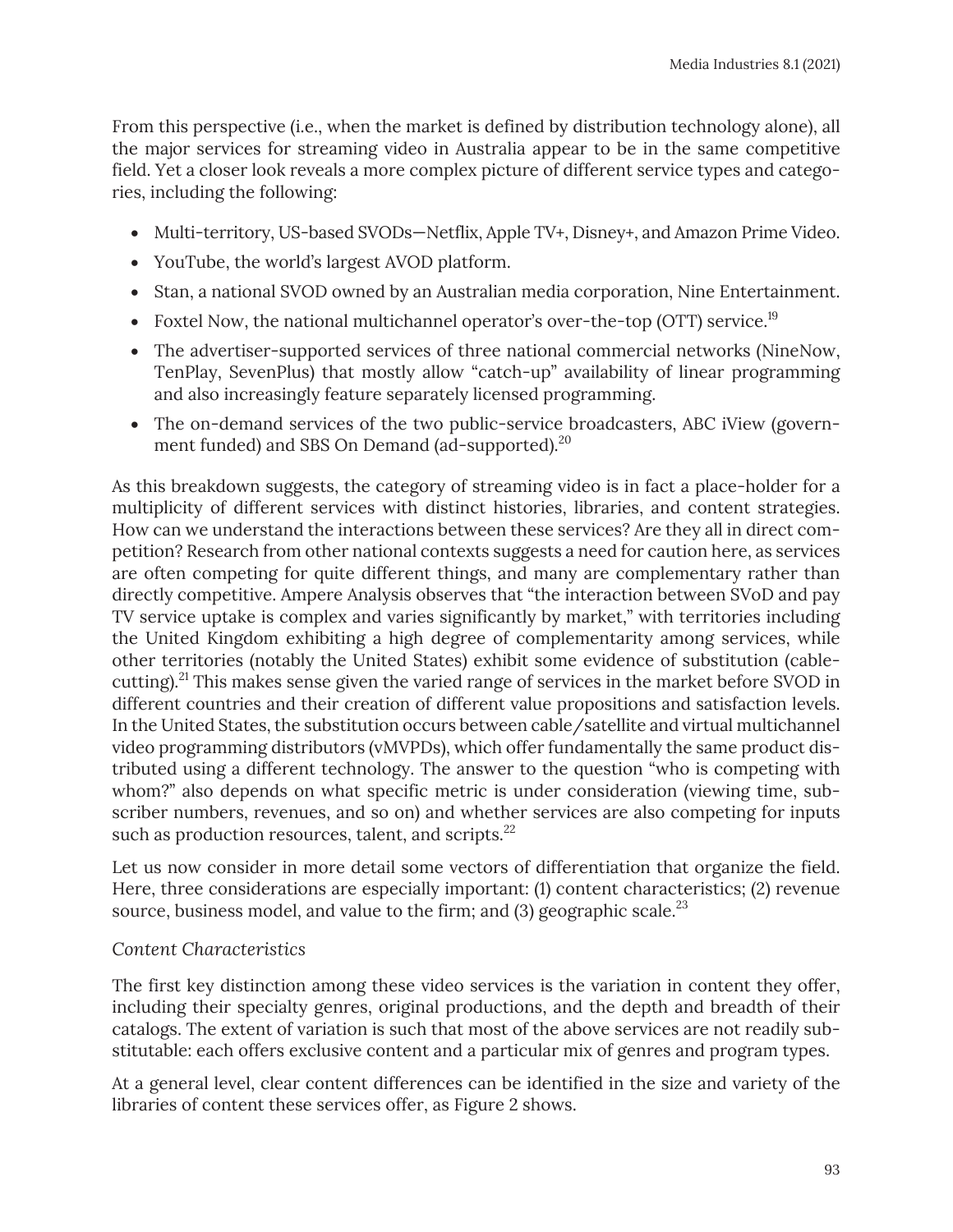

**Figure 2.** Internet-distributed video services in Australia organized by content characteristics: genre breadth and catalog depth.

Figure 2 charts the differences among the libraries. The SVODs (Prime Video, Netflix, Stan, Foxtel Now) typically have catalogs in the low thousands of titles: Stan offers half of the roughly five thousand titles offered by Netflix Australia, which is about a third of what Prime Video offers.<sup>24</sup> The services maintain these titles for a duration measured in years. The broadcasters' services, in contrast, typically have a smaller catalog (typically in hundreds of titles) consisting of original network productions that are available for weeks or months rather than years and a smattering of back-catalog titles (mostly from the United States). These services rarely have full series available. The broadcaster services remain primarily "catch-up" services that maintain residual norms of the ephemerality of "television" scheduling, while SVOD services are more characteristic of a precursor such as video rental. Apple here assumes an outlier position: the Apple TV+ library consists of a small number of premium exclusive shows initially released on a weekly basis. The library differences indicated by the cluster evident in Figure 2 suggest subsets of services that may "compete"—at least on the basis of offering similar content scale and viewing experience—while the relationship between the subsets is more complementary.

The services are also distinguished in terms of the variety of content offered in their libraries. A distinction in strategy occurs between those that offer several types of programming but less depth in any one (generalist) and those that offer lesser range in types of programming but more depth (specialist). The SVODs tend to offer a deep but restricted mix of genres, compared to the much broader but shallower offering of the broadcasters' services (which cover the full spectrum of news, sports, light entertainment, and local content provided by broadcasters). Consequently, viewers seeking local news cannot easily switch from a broadcast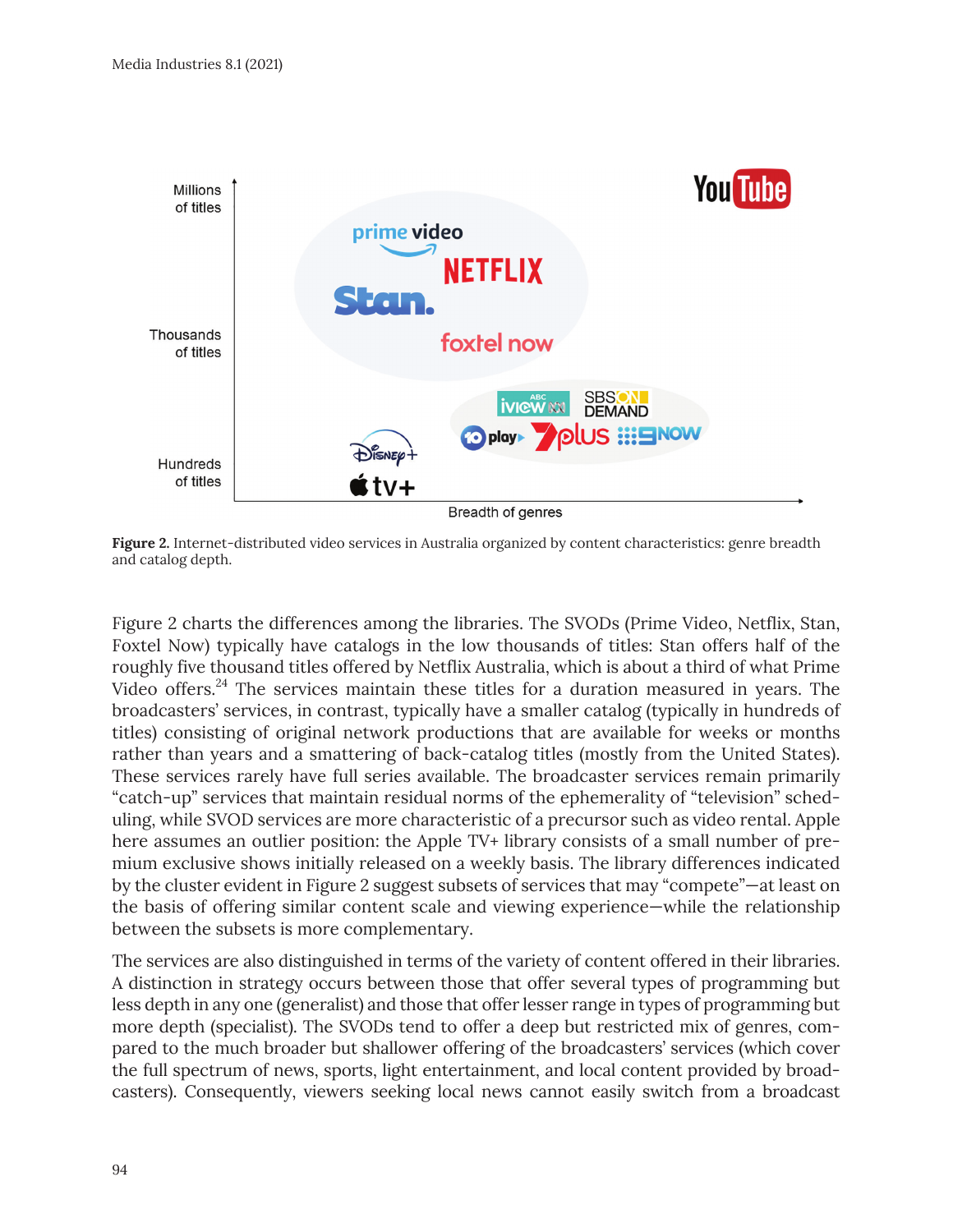service to an SVOD in a manner that makes them interchangeable. As an analogy, like internetdistributed video, "store" is a general category of a place that consumers buy goods; however, all stores do not directly compete. An office goods store competes as meaningfully with a teen fashion store as a film service competes with the one offering sports. Just as broadcast and multichannel television has simultaneously offered news, sport, fiction, game shows, and films in different dayparts or channels, internet-distributed video content likewise reproduces this range of desired content *across* the diverse marketplace of services.

Our point here is a basic but important one: all video is not interchangeable, and consequently, these various services do not compete directly in the manner suggested by the blunt criterion of distribution technology (i.e., they all offer internet-distributed video).<sup>25</sup> As Kevin Sanson and Gregory Steirer have argued, the industrial logics of streaming video are not uniform.26 Furthermore, viewers' regard of these different services derives from more than content characteristics. That content is part of an overall value proposition that includes type of content, depth of content, user experience (ability to find desired content, ease of use, interface), and whether viewers pay through a fee or the tedium of commercials. Internet-distributed video services are highly differentiated by these measures.

#### *Revenue Source, Business Model, and Value to the Firm*

A second distinguishing characteristic of video services includes the intertwined considerations of revenue source, business model, and value to the firm. Revenue source is often glossed over, or erroneously conflated, in industry commentary about video services. Despite their considerable differences in content and geographic scale, multi-territory SVODs (Netflix), national SVODs (Stan), and internet-distributed services from pay-TV providers (Foxtel Now) are all funded directly by subscriber payment. YouTube, in contrast, is funded through advertising and cross-subsidized by its corporate parent, Google, although it also offers an ad-free subscription product in YouTube Premium. Public-service media streaming services (ABC iView and SBS) receive public funding, although the latter also relies on advertiser funding.

Such differences in what is traded—subscriber fees, attention, and public funds—lead the broad field of internet-distributed video to fail what Aspers has described as a fundamental definition of a market—that it is about trade of a common thing.<sup>27</sup> Following Aspers, separate markets exist among those services that compete for subscriber fees and those that compete for advertiser dollars. By shifting the lens in this way, we see how SVODs compete with other leisure services such as gaming and how AVODs compete with ad-funded linear services, other ad-supported media, and growing forms of ad-spending such as search and social media—in an effort to convince advertisers that they offer optimal audiences and tools for addressing them.

What are the competitive relations between and within each of these revenue categories? Advertiser-funded services do not compete with subscription services for revenues because the former are free to the viewer and the latter require payment. In other words, their business models can be understood as complementary in the same way that broadcast television and video-store rentals in a bygone era were complementary from the point of view of revenue source. Viewers, at least those with an internet connection and sufficient awareness of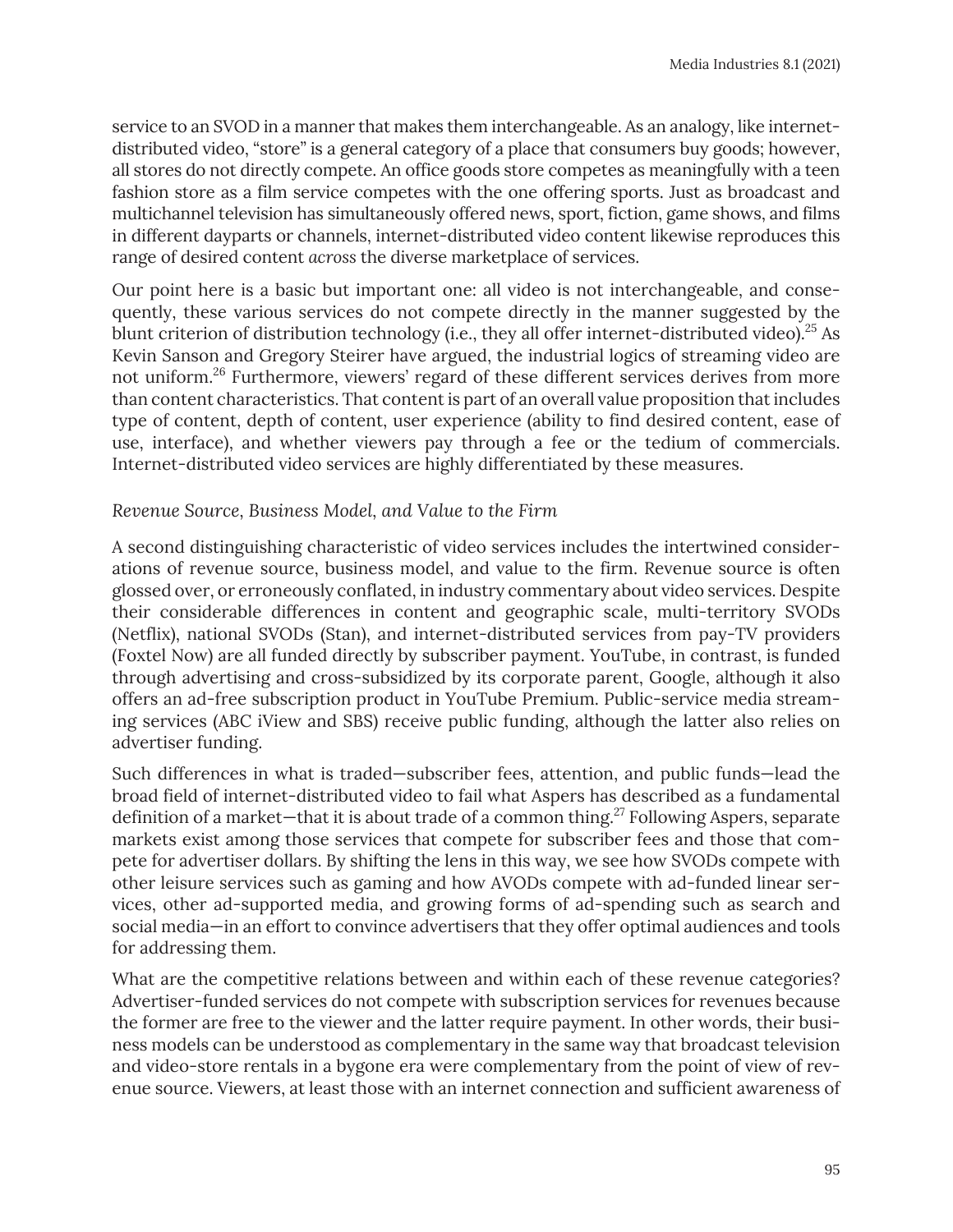the various services on offer, consequently all have access to a wide variety of monetarily free, advertiser-funded services, but will likely limit their purchase of subscription services based on their disposable income, the content differentiation noted above, and the value proposition offered. There is a monetary budget constraint among the subscription services, but a "time/attention constraint" in advertiser-funded services. These differences are crucial to distinguishing content strategy and how services seek to attract viewers.

As a result of these varying revenue sources, different internet-distributed video services have different criteria for success. While all compete for viewer attention, the metrics that really matter, and how and why they matter, are distinct to each revenue source. For advertiser-funded services, the most important metric is the revenue generated from advertisements—which is closely linked to overall viewing hours. The broadcasters, the broadcasters' AVOD services sell attention in a manner similar to their linear broadcasts.

In contrast to the case of ad-funded services, the baseline metric for success of SVODs including Stan, Netflix, and Disney+ is their number of *subscribers.* Netflix is unusual among these services in being the only pure SVOD service that is overwhelmingly reliant on subscriber payments and unable to cross-subsidize and integrate its video service with other lines of business. For Netflix, metrics such as time spent on the service are likely useful as predictors of satisfaction with the service necessary for continued subscription (heavy usage might generally predict less likelihood of a user canceling their subscription). However, increasing viewing hours is not Netflix's primary aim. Viewing hours and behavior (e.g., binge-like viewing) are proxies to Netflix for the metric that really matters to the company and its shareholders—subscriber numbers. Purely publicly funded internet-distributed video services (ABC iView) and hybrid public-funded/ad-funded services (SBS On Demand) have yet other criteria for success. While these services are keenly aware of their digital viewing/ engagement metrics, their public-service mission means that they see these metrics through the prism of considerations such as public impact, public value, and Charter fulfillment.<sup>28</sup>

Overlooking the differences among what these video services trade video for leads to misunderstanding competitive dynamics. One common misunderstanding focuses on the belief that there is a common market for attention. This idea holds that attention to SVODs is "lost" by linear services in a manner that diminishes advertising revenue. The actual impact likely appears paradoxical though completely in line with classic economic theory. Although linear viewing of broadcasters declined markedly in the United States with mainstreaming of cable service, such that their share of viewers declined from 90 to 64 percent during the 1980s, and then to 46 percent by 2005, advertisers' spending on them did not decline.<sup>29</sup> The gross rating points (number of ad exposures to viewers) available declined, but that decreased supply, matched with constant demand, led the price of reaching those viewers to increase so that television ad spending, on the whole, has remained remarkably constant despite diminishing audience size (advertisers pay the same amount to channels, but pay more per exposure). In the last decade, advertisers have moved some spending from television (decreasing demand), but that results from the existence of other advertising tools such as search and social media that offer advertisers a better—or different—value proposition, rather than a function of attention gathered by SVODs.

Business model ties revenue source and content strategy. Because these services trade video for different things—payment, attention—they build business models and content strategies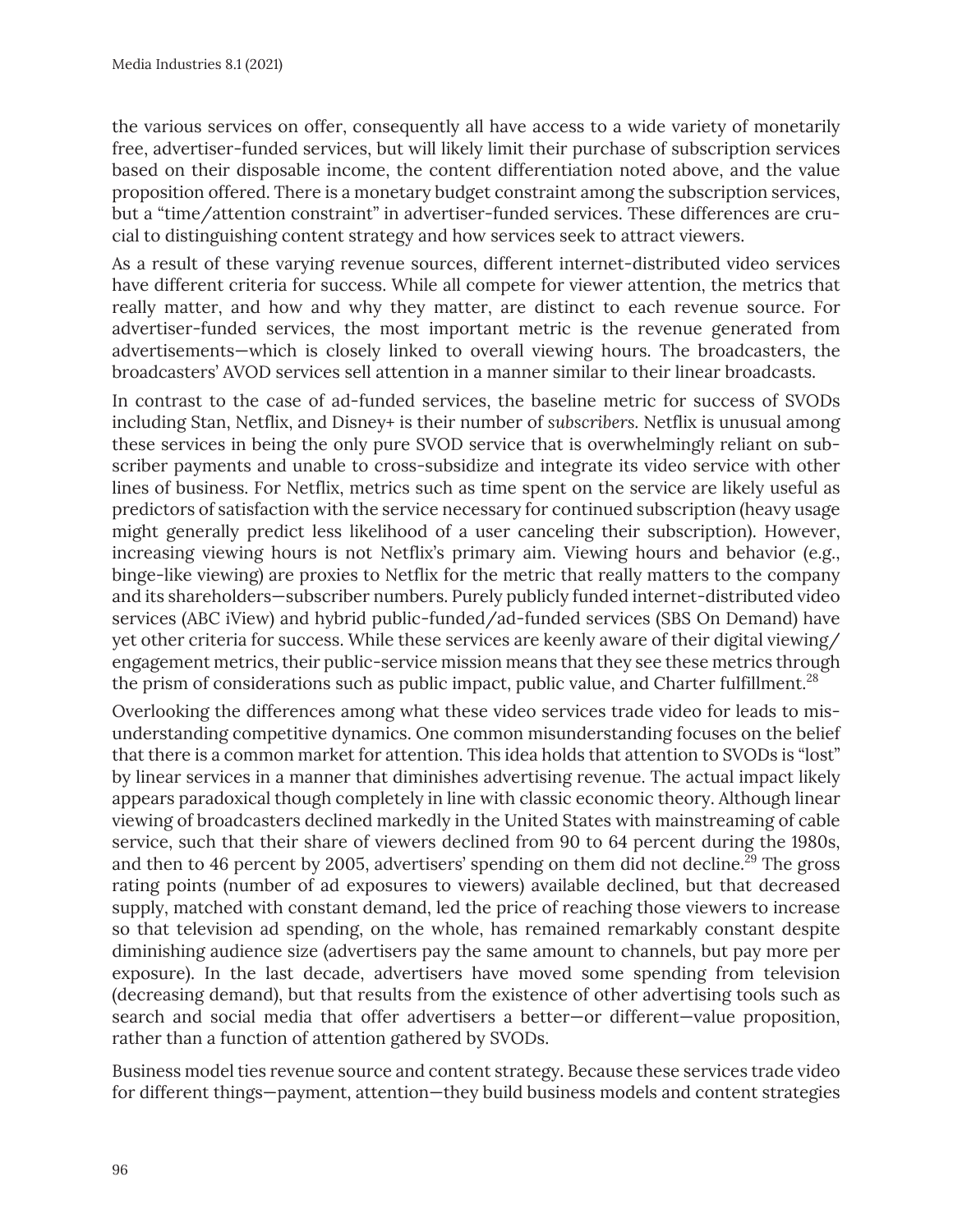that vary accordingly. An AVOD service derives value from mass viewing, either from having mass popularity or a mass of videos all gathering attention (YouTube), or from attracting the kinds of viewers that attract premium advertising rates. In contrast, SVODs must offer content viewers are willing to pay for. As we explore next, many services are not focused centrally on that payment (Apple, Amazon) or might be using the SVOD as a way to more directly monetize libraries of intellectual property created for other licensors (Disney+), while others yet are built around providing a video service distinctive and valuable enough to warrant payment (Stan, Netflix).

As these examples suggest, there is great variation among the revenue sources and thus primary metrics of success among internet-distributed video services. This variation complicates any attempt to place these services into a singular competitive field. Public service, ad-supported, and subscriber-supported services trade video content for different things, and they judge their success accordingly. Caricatures of competition—for example, narratives of Netflix "displacing" the BBC, or a *battle royale* between American tech giants such as Amazon, Netflix and Apple—are misleading. While services ultimately vie for the time attention, and sometimes payment of viewers in their target markets, the metrics that really count to each category of funding are distinct, and not a zero-sum dynamic.

A further defining characteristic is the relative importance of video services to the overall strategy and revenue of the owning firm. For the leading US technology firms offering internet-distributed video services—Amazon, Google, Apple—these video services provide benefits for other business objectives, such as collecting data or expanding e-commerce or hardware sales. We can therefore draw a further distinction between at least three categories of video service: those where video is the primary or only activity (Netflix), those where video forms part of a wider set of media activities (including Disney+, Stan, and the commercial TV and public-service operators offering online catch-up services), and those where video activities are secondary to the larger business objectives of the parent company (Apple, Amazon, and Google/Alphabet).<sup>30</sup>

Value to the firm provides the final component of this cluster of distinguishing characteristics. The revenue derived from video service is the whole of some businesses and quite marginal to others, leading it to have different importance within different firms. This also has implications for how we understand dynamics between firms. Seeing Australian video services from this perspective allows us to draw finer distinctions between what could otherwise be glossed as "Big Tech" companies, which have been conflated in acronyms such as FAANG (Facebook, Amazon, Apple, Netflix, Google), GAFA (the same minus Netflix), and poorly differentiated anxiety about "tech" and "platform" companies. The value of Apple TV+ and Prime Video to their parent companies (Apple and Amazon) is largely indirect and of lesser overall significance to the revenue base than for "pure" video services like Netflix or those integrated in media conglomerates. For example, Netflix's revenues in 2019 were approximately US\$20 billion, the vast majority of which derived from user subscriptions. In contrast, Amazon Inc.'s overall revenues for the same period were US\$280 billion, with Prime Video essentially adding value to Amazon Prime memberships and thus enticing consumers to increase their retail spend with Amazon.<sup>31</sup> Netflix is fundamentally different from these other companies because of its exclusive reliance on video. Unlike Amazon, Google, and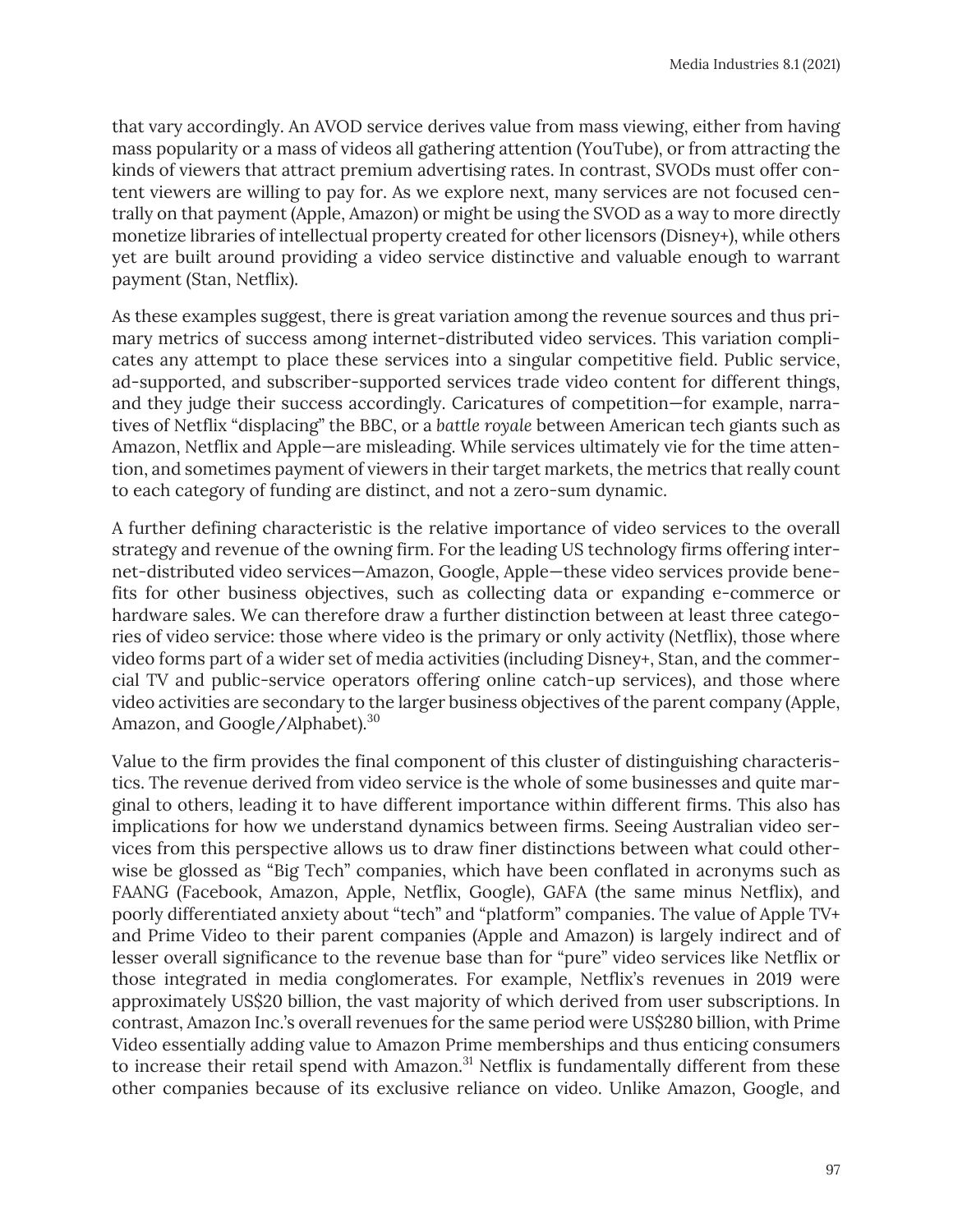Apple, Netflix does not have the luxury of cross-subsidizing its video operation with other sectors. Its continued commercial viability relies on its ability to attract subscribers.

Another structuring difference among the corporations offering internet-distributed video services is the ownership of large libraries of intellectual property, production facilities, and established content brands that enable vertical integration of video production and circulation. The historical dominance of the United States in creating this intellectual property has advantaged US media conglomerates that are building internet-distributed services to leverage their libraries of content. Services such as Hulu, CBS All Access, and, to some degree, HBO have offered internet-distributed video built on this logic for some time, and these services provide the basis for more recent launches of Disney+, Paramount+, and HBO Max that are larger and more strategic efforts to collapse layers of circulation and more directly connect companies that produce video with consumers' dollars. Importantly, these services based on deep catalogs of preexisting intellectual property should be conceptually distinguished from the services offered by Amazon, Apple, and Netflix, not because they are not "tech" companies, but because of the underlying economics of their businesses that derive from owning libraries of video offerings.

Firms that primarily derive revenue from distribution infrastructure and internet service providers (ISPs) can also use free or discounted access to proprietary internet-distributed video services as a tool to drive take-up of internet plans (HBO Max, Peacock in the United States). Such cases can be identified around the globe. The advantage of this vertical integration could be particularly acute in the United States, where the elimination of net neutrality provisions enables conglomerates that provide internet service to throttle or seek rents from services competing with those they own.

A further consideration is how ISPs might use video services as loss leaders—in a way comparable to, but still distinct from, companies such as Apple, Amazon, and Google—to offer video services that seem to compete, but have quite different strategic purposes for their companies. These companies offer video for varied reasons, and those reasons lead to different priorities in spending and willingness—and ability—to accept financial losses. Seeing internet-distributed video as a single competitive field therefore fails to account for the significantly different measures of success that govern the operation of different services.

### *Geographic Scale*

Geographic scale is an important consideration for any analysis of media competition because a common feature of media industries—especially internet-distributed video—is very low marginal costs, which incentivizes firms to seek economies of scale. In other words, most costs are bound up in the making of the good—a television show or film—while sharing the show with additional viewers attracts little or no further cost. Thus, the industry is incentivized to distribute a title across the widest possible audience most efficiently to recoup the content investment—whether paid in attention or time. The distribution architecture of the internet has allowed companies seeking to provide multi-territory distribution with more direct ways of reaching multi-territory audiences than the norms afforded by broadcast and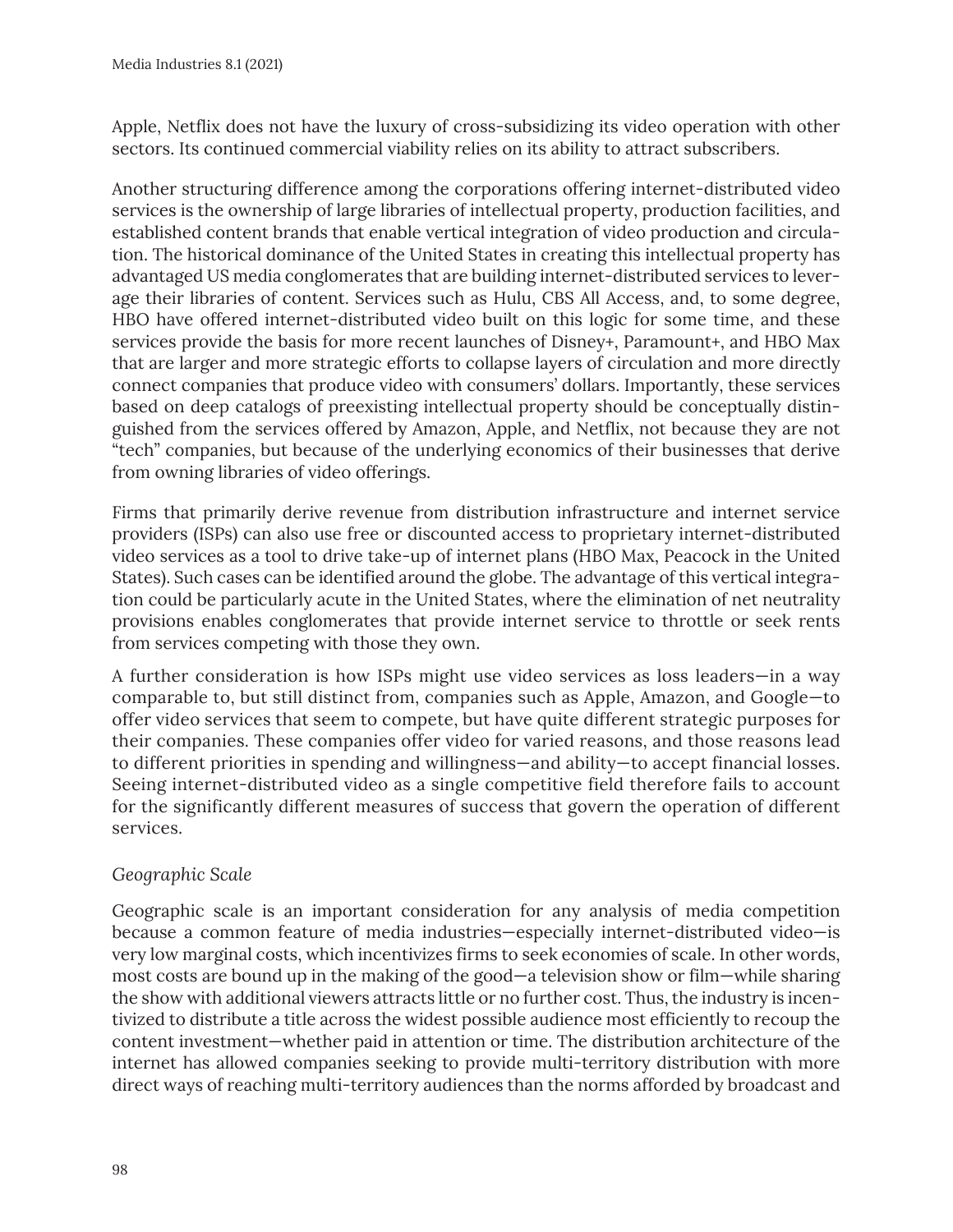multichannel distribution—although it is important to acknowledge that moving-image distribution has been multi-territory for most of its history.32 Commercial success for internetdistributed video services does not require global or multi-territory scale; however, available scale does significantly affect the content and strategy of the service.

Rearranging our video services according to geography produces yet another organization of the competitive field. A key distinction emerges between *multi-territory services* (YouTube, Prime Video, Netflix, Disney+) that operate across a large number of countries and *national services* that do not benefit from global economies of scale and are available only in one country (Stan, ABC iView, SevenPlus, TenPlay, NineNow, and SBS On Demand).

There is a profound difference between the cost structures of multi-territory and national SVOD services. The scale of Netflix's original production budget—US\$15 billion in 2019—is often cited as an indication of its outsized power,  $33$  but Netflix is servicing 148.8 million subscriber accounts with that budget. Per subscriber account, that spend is US\$100.80. $34$  To draw valid comparisons, we must consider budgets in relation to subscriber levels, although there are competitive advantages in scale. Available scale also enables different content strategies. A multi-territory service with an extensive subscriber base such as Netflix can target program tastes and sensibilities that might not be significant at a national level but become significant with multi-territory aggregation.<sup>35</sup>

Netflix is able to spend far more on programming overall, but that programming is also designed to service viewers in various languages and a wide array of taste cultures. Netflix cannot offer the depth of local content associated with national services—certainly not in each of the markets it serves—which again points to a degree of complementarity between Netflix and national services.<sup>36</sup> Indeed, national video services are likely to offer very different content than those with multi-territory aims and are also likely to have far fewer dollars to spend. Recent analysis by *Variety* and Ampere Analysis note the high amount of local content that many dominant national services carry. For example, Germany's Joyn offered 66 percent German titles (Netflix 4 percent), United Kingdom's ITV Plus 65 percent (Netflix 7 percent), and India's ALTBalaji 76 percent (Netflix 8 percent).<sup>37</sup> In the European context, research by the European Audiovisual Observatory has also established that domestic video services are more likely to feature higher levels of local content.<sup>38</sup> Different viewers prioritize domestic and US content differently; hence, services that seek to offer domestic versus foreign content are somewhat more complementary than competitive with those offering mostly US titles. In the global market, US services compete more directly with each other because all rely heavily on US-produced content.

Another point of differentiation within the major multi-territory SVOD services (Disney+, Amazon Prime Video, Netflix, Apple TV+) is the extent to which they engage multi-territory production—a distinction that blends content and geography. Netflix has progressively expanded its original production worldwide, shooting original series and movies in more than thirty countries. Although the "streaming wars" narrative has most frequently given top billing to the battle between Netflix and Disney+, to date, Disney's investment in original international production remains minimal compared to Netflix. In other words, there is a notable difference in operational dynamics between national services and multi-territory services and, furthermore, between the multi-territory services committed to significant international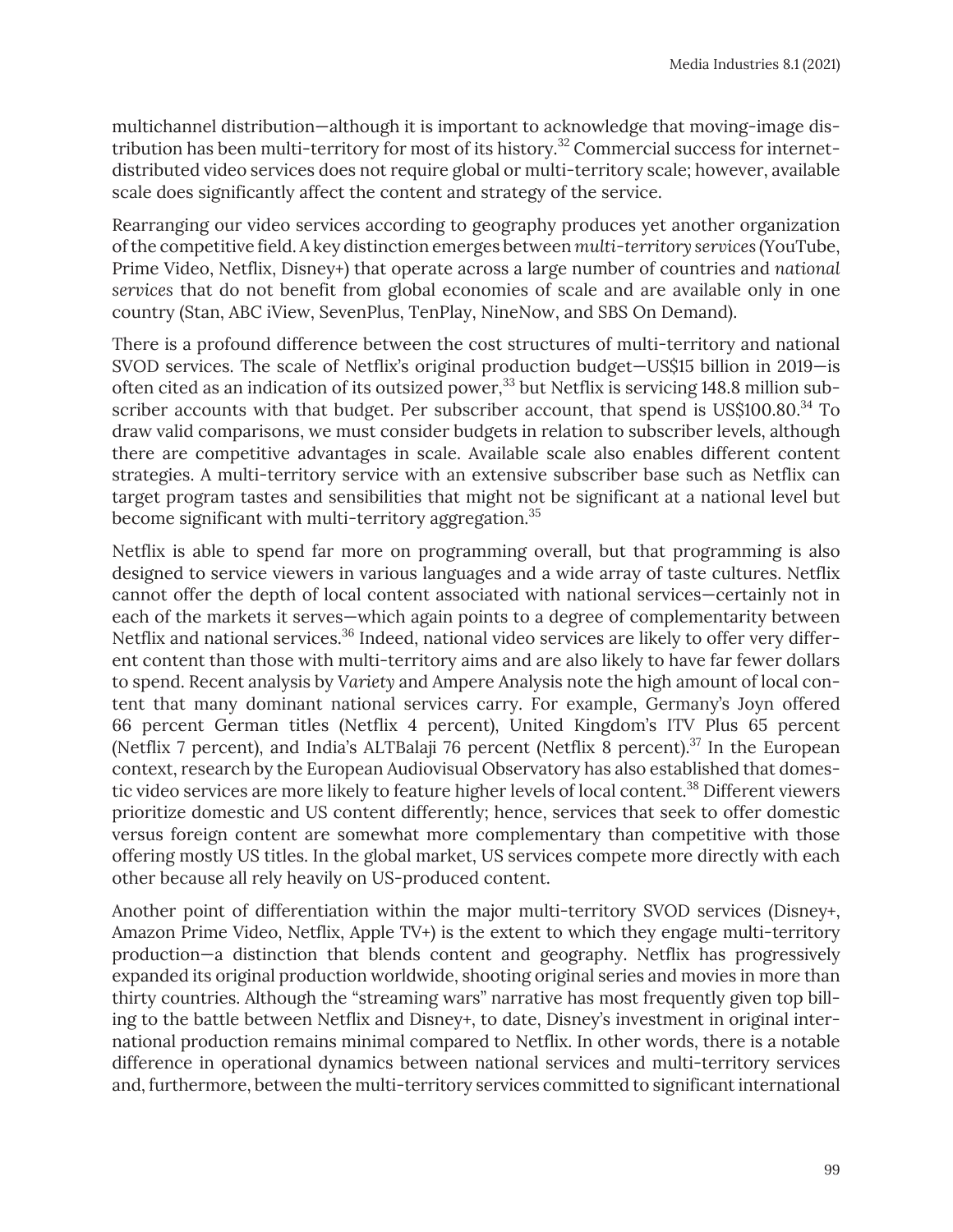production investment (especially Netflix) and those using a "US export" model (Apple and Disney, at this stage). Although Netflix also started as a US-only service, proper conceptualization of the relationship among these services requires addressing these distinctions.

Suggesting a slightly different dynamic, Amazon has commissioned content outside the United States, but far fewer titles, and mostly only in countries that are retail priorities such as India, Germany, and the United Kingdom. Amazon's video strategy is intricately connected to the geography of its retail business. It uses the video service to drive Prime memberships that encourage more retail shopping in countries where it has an expansive retail offering. Its original video production strategy likewise preferences those countries that Amazon has targeted for retail development, as evidenced by expensive Amazon originals such as *Inside Edge* (an Indian cricket drama) and *Beat* (a German thriller). In other countries, the video service may simply be a strategy of preparing the market for eventual retail service.

As this section illustrates, multiple attributes transect the internet-distributed video services in meaningful yet inconsistent ways. The competitive field looks very different depending on whether services are sorted by their content and value proposition, their revenue source and business model, or geographic reach. This analysis has only considered these characteristics among internet-distributed video services, but expanding that field to include video distributed using other technologies such as DVDs, cable and satellite TV, and linear broadcast television adds yet further complexity. Viewers choose among video distributed by many services, including broadcast and multichannel (cable and satellite) services, that coexist with internetdistributed video. Defining a market according to distribution technology alone may be the least helpful distinction in developing sophisticated analyses of the extent of the competition, complementarity, and substitutability in domestic video markets.

## **Competition, Market Power and Policy**

In this article, we have argued for a nuanced view of competition in internet-distributed video as a means to move beyond the reductive frame of streaming wars. We have shown that there are multiple vectors that structure and define markets discrepantly. Content characteristics, business model/revenue source, and geography, among other factors, subdivide these services to create more complementarity than commonly recognized.

Why does this matter? Beyond the obvious need for analytical precision, there are several reasons why a multifaceted conceptualization of competition among video services is important. Competition matters to the extent that it shapes people's access to content, the price they pay, the diversity of content available, and the ability to switch between providers. There is a clear public interest in clarifying understanding of who is competing with whom in video services and on what basis: this is essential for the purposes of effective media regulation as well as for meaningful analysis, critique, and scholarly investigation. Defining markets by distribution technology alone is insufficient for conceptualizing the multiple competitive relations among streaming video services, and—just as importantly—between those services and legacy linear services. However, other implications need to be considered as well.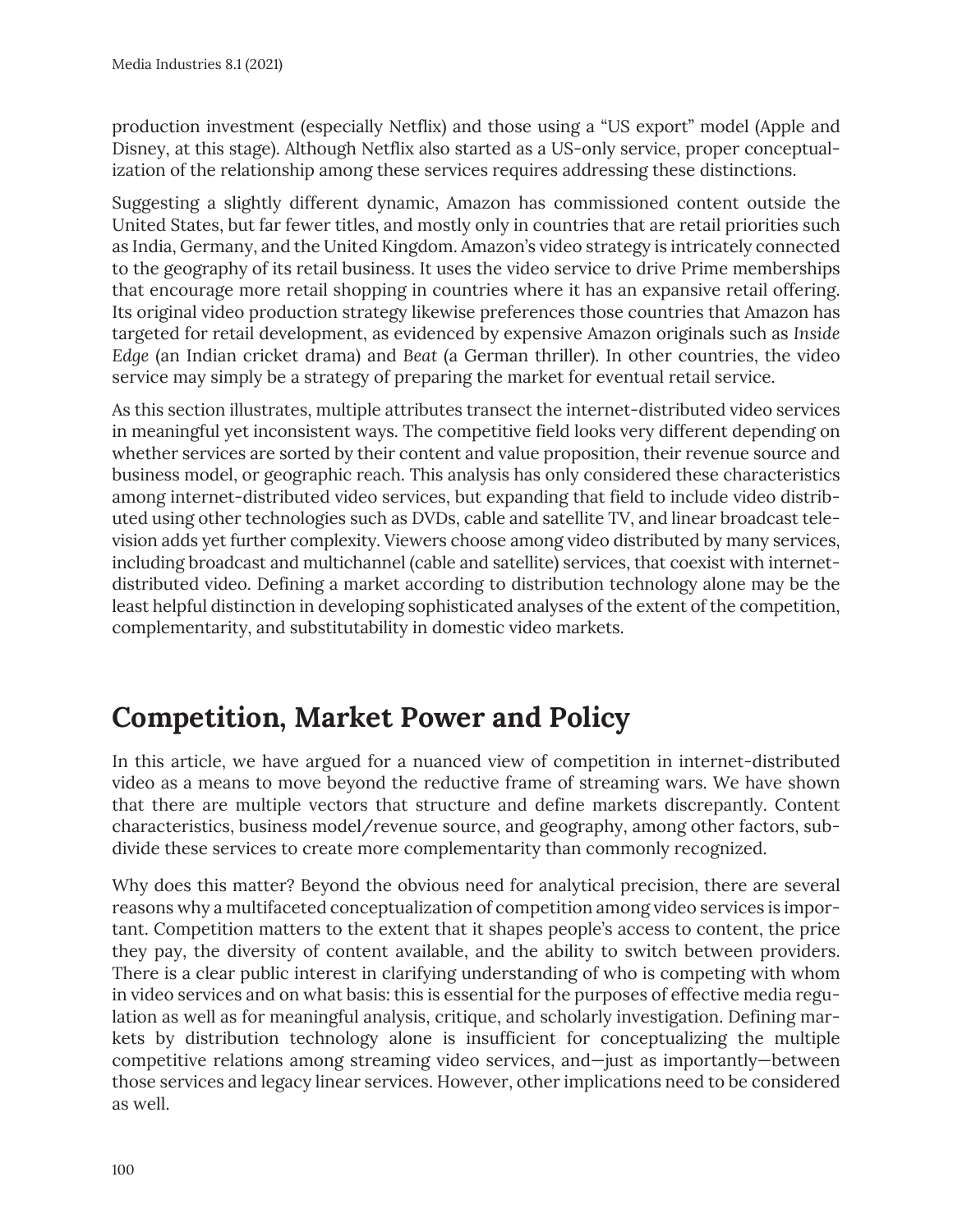For example, changing understandings of competition require that we also reconsider our assumptions of *market power*—including the market power of key players like Netflix, Google, Apple, and Amazon—precisely because the market shares of relevant firms expand or contract when we move the market boundary. In its investor-targeted long-term view, Netflix strategically identifies its competitors as including "linear networks, pay-per-view content, DVD watching, other Internet networks, video gaming, web browsing, magazine reading, video piracy, and much more."39 Hence, Netflix argues for the largest market possible and makes its own position in that market appear modest. Apple and Amazon have similarly sought to present themselves as competing within very large and multidimensional markets, such as entertainment and retail, rather than achieving positions of dominance in smaller markets, such as online grocery goods or smartphone hardware. The argument that adsupported YouTube meaningfully keeps subscriber-funded Netflix "in check" through idealized competitive forces within a single market is therefore questionable. Rather, these two internet-distributed video services have outsized influence within distinct markets, and competition policy needs to be alert to the implications of that scale.

As we have shown, changing our view of a video market can dramatically shrink or expand the boundaries of competition, and thus alter a company's perceived position of market dominance or vulnerability. Is Netflix competing with every leisure activity, including sleep, or is it dominating a small market of multinational SVOD services? Does its giant status prevent others from entering the market, or does it offer a particular value proposition of ondemand US content that leaves ample room for other services with a more local focus? The answers depend very much on looking past the common feature of using the internet to distribute video, to factors such as what content do services offer, what revenue model and business strategy do they use, in support of what corporate aim, and how do factors of multi-territory or single territory scale circumscribe the competitive field.

As policy-makers grapple with the challenge of addressing regulatory imbalances between different forms of video—and as some countries consider a shift toward a "harmonized" regulatory environment where media services would have the same obligations regardless of their mode of distribution<sup>40</sup>—the stakes of these questions increase, along with the risks of unintended consequences. For example, should domestically owned services face different policy than those based outside the country? Should annual revenues govern policy application? Should services with different value propositions be regulated the same way?

Without doubt, the advent of internet-distributed video services has complicated regulatory regimes that were already overburdened by the need to sort policy for discrepant distribution technology with discrepant funding structures that increasingly made once-national television ecosystems increasingly multi-territorial in terms of the ownership of services, channels, and producers. There is no single policy approach revealed by the analysis here; rather, the complexity of the ecosystem points to the need to go back to first principles and the aims behind policy.

In many countries, the ecosystem of video services is profoundly and irreversibly changed. Policies made in eras of scarcity rarely remain fit for purpose, and supports introduced to ensure domestic content within markets constrained to domestic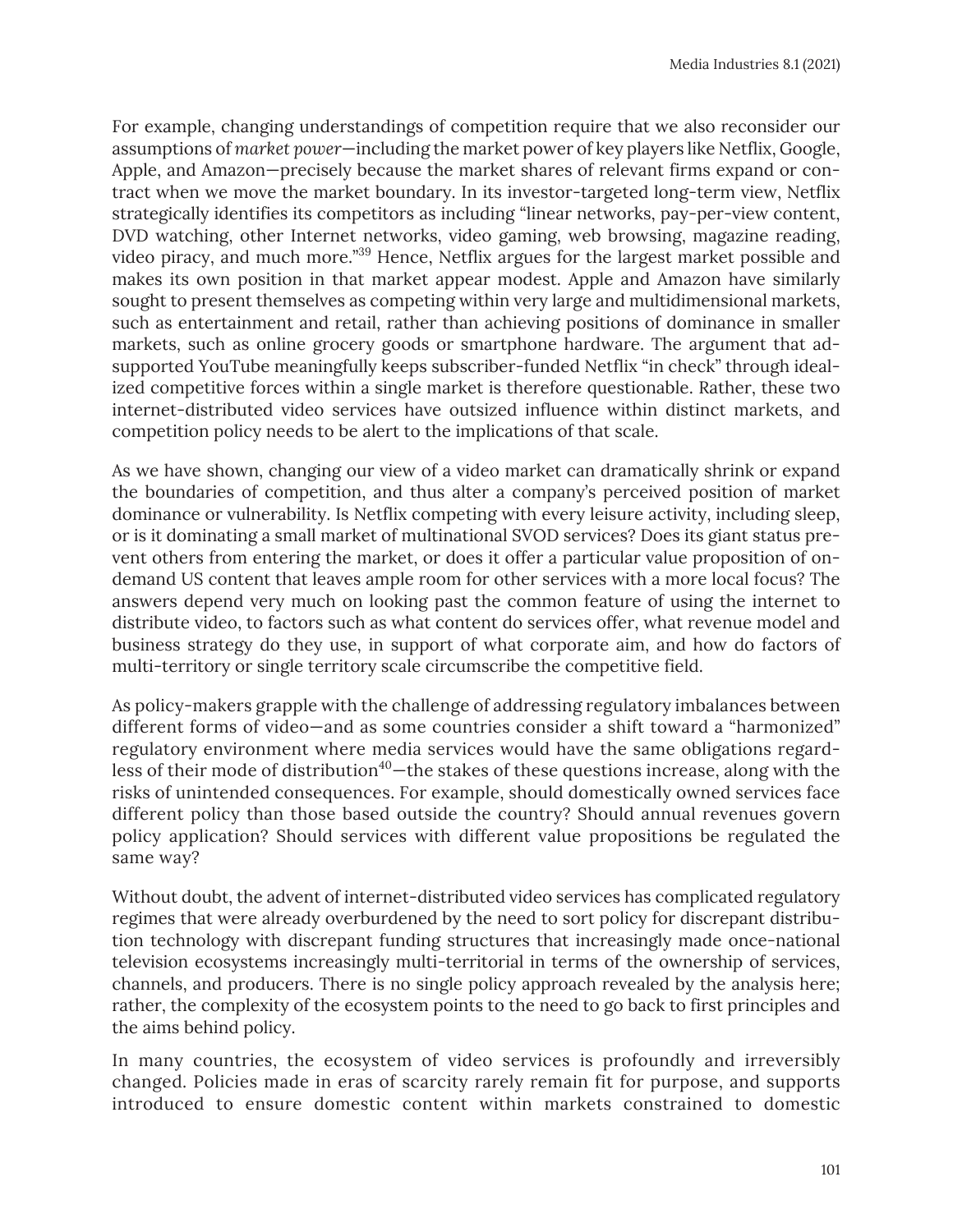services grow ineffective as viewers respond to expanded choice among video services and among forms of leisure more broadly, some of which offer superior tools to advertisers. Decades of unrestrained commercial television growth has halted as viewers take their attention away from services with unfavorable programming or a suboptimal experience. As a result, the video marketplace grows more bifurcated between live programming attractive to mass audiences (and thus valuable to ad-supported services) and scripted content targeted to increasingly specific tastes and sensibilities (well suited to viewer payment). The business, technology, and content are disaggregating from old norms and reconfiguring with regard to new capabilities. The optimal policy response builds from these new dynamics and reassesses previous goals of what is possible and necessary in accordance with this reality.

Alongside concerns about competitive markets and their microeconomic dynamics, we note that policy debates about video regulation—especially in smaller nations—are often less concerned with the nuances of a multidimensional competitive space than with more immediate questions of *national* competitiveness. Imperatives such as supporting national champions (domestic media and technology firms), extracting tax revenue from multinational companies, and sustaining an appropriate mix of local and imported content have already surfaced as major concerns for national regulators charged with navigating the rapidly changing video landscape. Hence, the geopolitical question of competition *between nations*—as well as within national markets—also comes to the fore.

As this discussion suggests, there is much at stake in how the competitive field is defined. Each of the frames through which audiovisual competition can be imagined—whether between specific services, service types, firms, sectors, or even nations—tells a different story about who has power and influence in a given market. Advocating for a particular frame is not the purpose of this article, but we would suggest in closing that both academic scholarship and the public interest are best served by analyses that are transparent and reflexive about their market definition process—and these decisions should not be on the basis of distribution technology, nor the function of distributing video, alone.

<sup>4</sup> Jonah Weiner, "The Great Race to Rule Streaming TV," *New York Times*, July 10, 2019, https://www.nytimes.com/2019/07/10/magazine/streaming-race-netflixhbo-hulu-amazon.html (accessed September 23, 2019).

<sup>&</sup>lt;sup>1</sup> The authors acknowledge the support of the Australian Research Council Discovery scheme (project DP190100978) and the expert research assistance of Alexa Scarlata.

<sup>&</sup>lt;sup>2</sup> Ramon Lobato is Associate Professor (Australian Research Council Future Fellow) in the School of Media and Communication at RMIT University, Melbourne.

<sup>&</sup>lt;sup>3</sup> Amanda D. Lotz is Professor and leader of the Transforming Media Industries research program in the Digital Media Research Centre at Queensland University of Technology.

<sup>5</sup> Christian Hewgill, "Disney, Netflix, Amazon: The Battle for Streaming Survival," *BBC News*, April 12, 2019, https://www.bbc.com/news/newsbeat-47692925 (accessed September 23, 2019).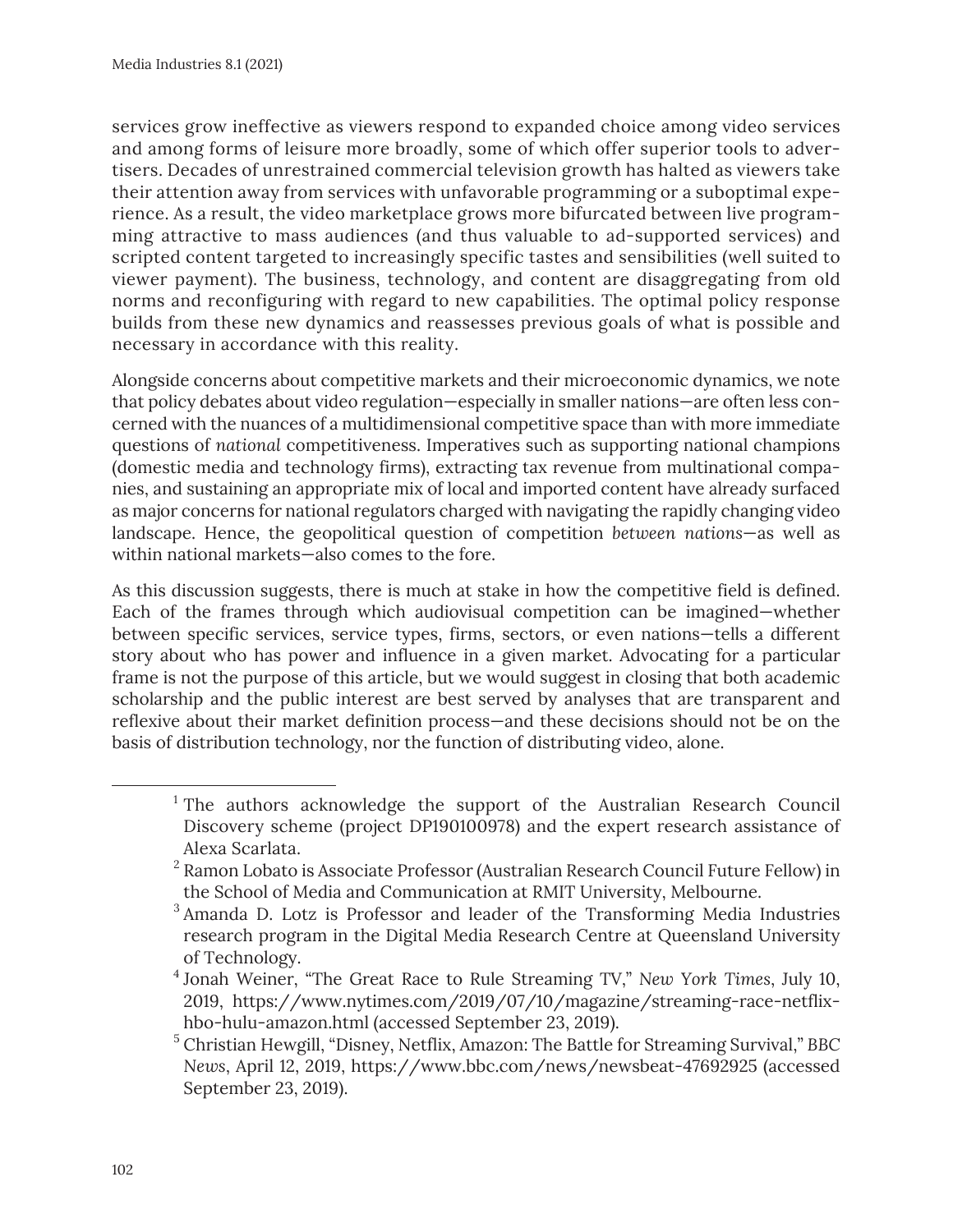- <sup>6</sup> Catherine Johnson, *Online TV* (London: Routledge, 2019); Tom Evens and Karen Donders, *Platform Power and Policy in Transforming Television Markets* (Basingstoke: Palgrave Macmillan, 2018).
- $7$  This aspect of the argument has been briefly explored in an earlier article—see Amanda Lotz, Ramon Lobato, and Julian Thomas, "Internet-Distributed Television Research: A Provocation," *Media Industries* 5 (2, 2018): 35–47.
- <sup>8</sup> Brett Christophers, "The Law's Markets," *Journal of Cultural Economy* 8 (2, 2015): 125–43.
- <sup>9</sup> Alex Sherman and Dain Evans, "How Streaming Wars between Disney, Netflix and Others Will Change TV," *CNBC*, August 10, 2019, https://www.cnbc. com/2019/08/10/how-streaming-wars-between-disney-netflix-others-willchange-tv.html (accessed September 23, 2019).
- <sup>10</sup> Natalie Jarvey, "NBCUniversal CEO Steve Burke Explains How New Streaming Service Will Take Shape," *The Hollywood Reporter*, January 14, 2019, https://www. hollywoodreporter.com/news/nbcu-ceo-steve-burke-talks-forthcoming-stream ing-service-future-hulu-impact-nbc-news-1176015 (accessed October 17, 2019).
- <sup>11</sup> Tony Hall, "Roscoe Lecture," Liverpool John Moores University, November 2, 2017, https://www.bbc.co.uk/mediacentre/speeches/2017/tony-hall-roscoe (accessed September 17, 2019).
- <sup>12</sup> Rina Raphael, "Netflix CEO Reed Hastings: Sleep Is Our Competition," *Fast Company*, November 6, 2017, https://www.fastcompany.com/40491939/netflix-ceo-reedhastings-sleep-is-our-competition (accessed October 17, 2019).
- <sup>13</sup> Philip M. Napoli and Robyn Caplan, "Why Media Companies Insist They're Not Media Companies, Why They're Wrong, and Why It Matters," *First Monday* 22 (5, 2017), http://dx.doi.org/10.5210/fm.v22i15.7051.
- <sup>14</sup> Colin Crawford, "Fictitious Capital: Netflix and the New Narratives of Media Value in Platform Capitalism," proceedings of Intersections, Cross-Sections conference (Toronto: Ryerson University and York University, 2019), 18; and Colin Crawford, *Netflix's Speculative Fictions: Financializing Platform Television* (Lanham, MD: Rowman and Littlefield, 2020).
- <sup>15</sup> The analyst Matthew Ball—a former Amazon Prime Video executive—has repeatedly questioned the dominant narrative of streaming wars, offering instead a nuanced account of the political economy of streaming services and their parent companies. Ball's various essays are available at https://www.matthewball.vc/all.
- <sup>16</sup> Michel Callon, *The Laws of the Markets* (Malden, MA: Blackwell, 1998), 44–45.
- <sup>17</sup> Patrick Vonderau, "Beyond Piracy: Understanding Digital Markets," in *Connected Viewing: Selling, Streaming and Sharing Media in the Digital Age* (London: Routledge, 2013), 99–123; see also Patrick Vonderau, "The Video Bubble: Multichannel Networks and the Transformation of YouTube," *Convergence* 22 (4, 2016): 361–75.
- <sup>18</sup> To determine this initial sample, we consulted two resources: the *Nielsen Streaming Report Australia* (https://digitallandscape.nielsendashboards.com.au/streamingreport) and the Australian Communications and Media Authority *Communications report 2018–2019* (https://www.acma.gov.au/publications/2020-02/report/com munications-report-2018-19), which uses data from the Roy Morgan market research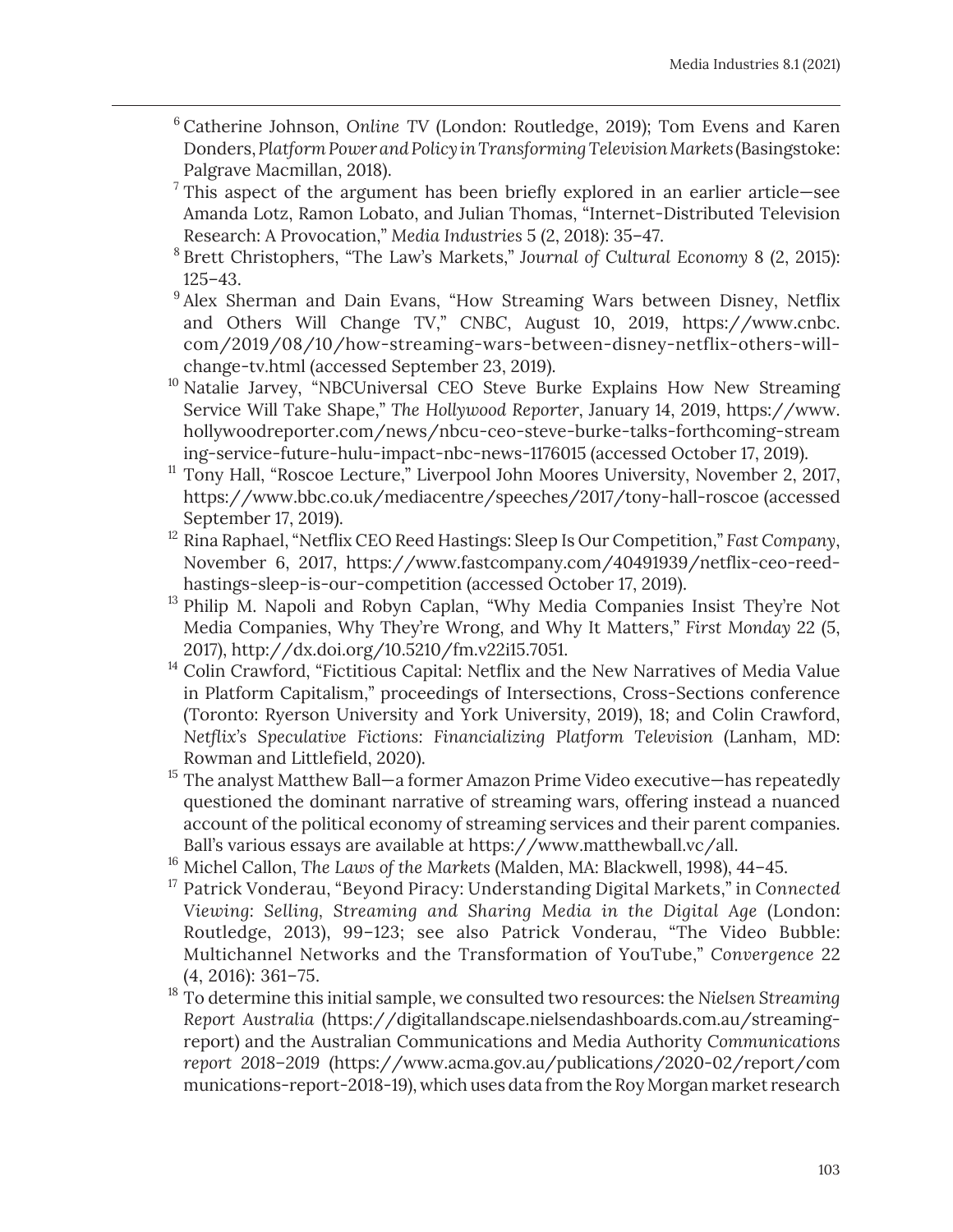agency. We then identified the top services in each report to establish a sample of the major streaming services in Australia (i.e., those listed in both indexes). To this list of services, we have added Apple TV+ and Disney+, which were not available in the Australian market at the time of these studies. We acknowledge the partial nature of these underlying metrics and the difficulties inherent in measuring streaming audiences. The purpose of our analysis is not measurement but rather to explore the consequences of classifying and comparing video services into different competitive fields.

- <sup>19</sup> The Australian pay-TV provider Foxtel has subsequently launched a standalone subscription video-on-demand (SVOD) service, Binge, which is presently offered alongside Foxtel Now.
- $20$  There is no equivalent of the catch-up services in the US market, likely because of the limited use of free-to-air broadcast reception. The high rate of multichannel subscription has led US multichannel services such as Comcast to facilitate ondemand access to current season programming in a manner similar to these catchup services. Hulu also serves this function for subscribers without multichannel services, though it is not a precise parallel to Australian broadcasters' internetdistributed services.
- <sup>21</sup> Ampere Analysis, *The UK VoD Market: Current Status and Future Developments* (London: Ofcom/Ampere Analysis), 5. For a sophisticated analysis of complementarity and substitution in internet-distributed video, see Evens and Donders, *Platform Power and Policy*, 47–85.
- $^{22}$  Luis Aguiar and Joel Waldfogel, "Netflix: Global Hegemon or Facilitator of Frictionless Digital Trade?," *Journal of Cultural Economics* 42 (2018): 443–44.
- $23$  We note the hybridization of these categories in services such as YouTube, which has both advertising video-on-demand (AVOD) and SVOD tiers, and in certain catch-up services (TenPlay) that have a premium ad-free tier (TenAllAccess), blurring the boundaries between AVOD and SVOD.
- $24$  The Prime Video catalog has a high proportion of older and non-premium content. Ramon Lobato and Alexa Scarlata, *Australian Content in SVOD Catalogs: Availability and Discoverability*, Report (Melbourne: RMIT University, 2019), 12–13.
- $25$  It is fair to ask whether any video is interchangeable, arguably a key aspect of creative goods is that they are not. However, we can imagine some titles do provide some degree of substitutability.
- <sup>26</sup> Kevin Sanson and Gregory Steirer, "Hulu, Streaming, and the Contemporary Television Ecosystem," *Media, Culture & Society* 41 (2019): 1210–27.
- <sup>27</sup> Patrik Aspers, *Markets* (Cambridge: Polity, 2011).
- <sup>28</sup> Gregory Ferrell Lowe, Hilde Van den Bulck, and Karen Donders, *Public Service Media in the Networked Society* (Göteburg: Nordicom, 2018).
- <sup>29</sup> Amanda D. Lotz, *The Television Will Be Revolutionized*, 2nd rev. ed. (NY: New York University Press, 2014).
- <sup>30</sup>The case of Foxtel Now is complex. Strategically, this is an effort by a multichannel cable provider to expand its user base to those not subscribing to the multichannel service. Foxtel Now is owned by large media conglomerates (News Corp Australia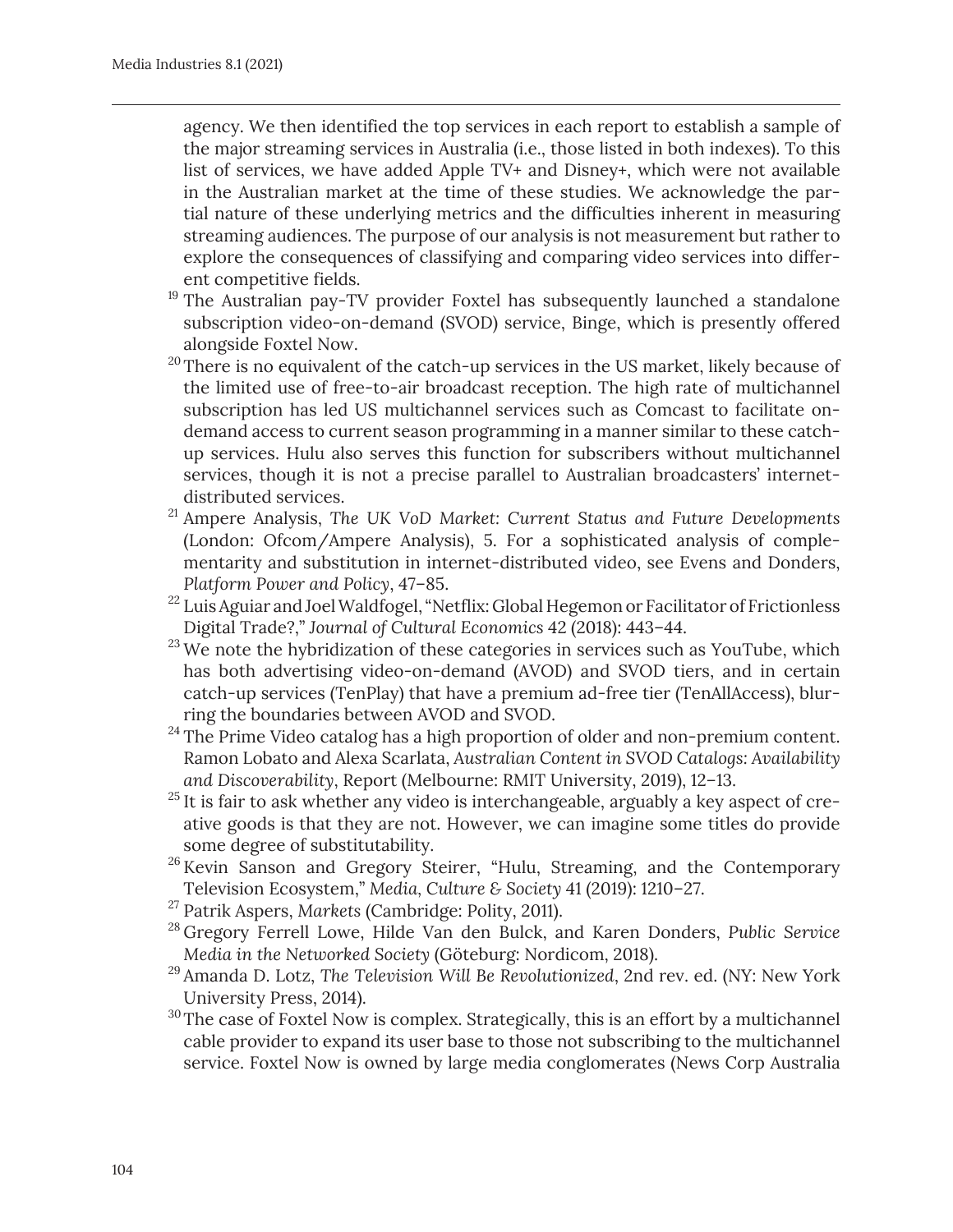and Telstra) but is not being used in a loss leader capacity to drive business to other businesses of those companies.

- $31$  The figures referred to here are as per the 2018–2019 annual reports of Amazon, Inc. and Netflix, Inc. The proportion of revenues derived from Prime Video is not easily calculable due to the complex bundling of Prime Video with Prime membership. However, it is clear that the value of Prime Video to Amazon, Inc. is indirect: Prime Video makes up a very small part of a much larger corporate enterprise with multiple strategic objectives, rather than being the exclusive revenue source as for Netflix.
- <sup>32</sup> Kristin Thompson, *Exporting Entertainment: America in the World Film Market, 1907–1934* (London: British Film Institute, 1985).
- <sup>33</sup> Karlene Lukovitz, "Netflix Toughening Criteria for Original Content Spend," *Media Post*, July 8, 2019, https://www.mediapost.com/publications/article/337869/ netflix-toughening-criteria-for-original-content-s.html (accessed September 26, 2019).
- <sup>34</sup> Notably, multiple viewers commonly access a single subscription. Although as industry analyst Matthew Ball notes, Netflix pays for content over time in a way that makes this a more conceptual exercise than a precise cost accounting: Matthew Ball, "How the Paradox of the Term 'Original Series' Explains the Video Industry," *Redef*, August 27, 2018, https://redef.com/original/how-the-paradox-of-the-phraseoriginal-series-explains-the-video-industry-netflix-misunderstandings-pt-4 (accessed September 24, 2019).
- <sup>35</sup> Amanda D. Lotz, "In between the Global and the Local: Mapping the Geographies of Netflix as a Multinational Service," *International Journal of Cultural Studies* 24 (2020): 195–215.
- $36$  For comparison, local (Australian) content comprises 11 percent of the Stan catalog, compared to 1 percent of the Netflix catalog. See Lobato and Scarlata, *Australian Content in SVOD Catalogs*.
- <sup>37</sup> The Ampere/*Variety* data analyses can be found at Mandori Ravindran, "Brave New World: Meet the International Streamers Battling Netflix With Local Originals," *Variety*, July 30, 2019, https://variety.com/2020/tv/news/international-stream ers-originals-netflix-amazon-1234720139 and linked articles from that page.
- <sup>38</sup> European Audiovisual Observatory, *Film and TV Content in VOD* (Strasbourg: Council of Europe, 2019), 25.
- $39$  Netflix, "Netflix's View: streaming entertainment is replacing linear TV," January 21, 2021, https://ir.netflix.net/ir-overview/long-term-view/default.aspx.
- <sup>40</sup>This approach was advocated in the Australian Competition and Consumer Commission's recent Digital Platforms Inquiry: ACCC, *Digital Platforms Inquiry— Final Report*, July 26, 2019, https://www.accc.gov.au/publications/digital-plat forms-inquiry-final-report (accessed June 18, 2020).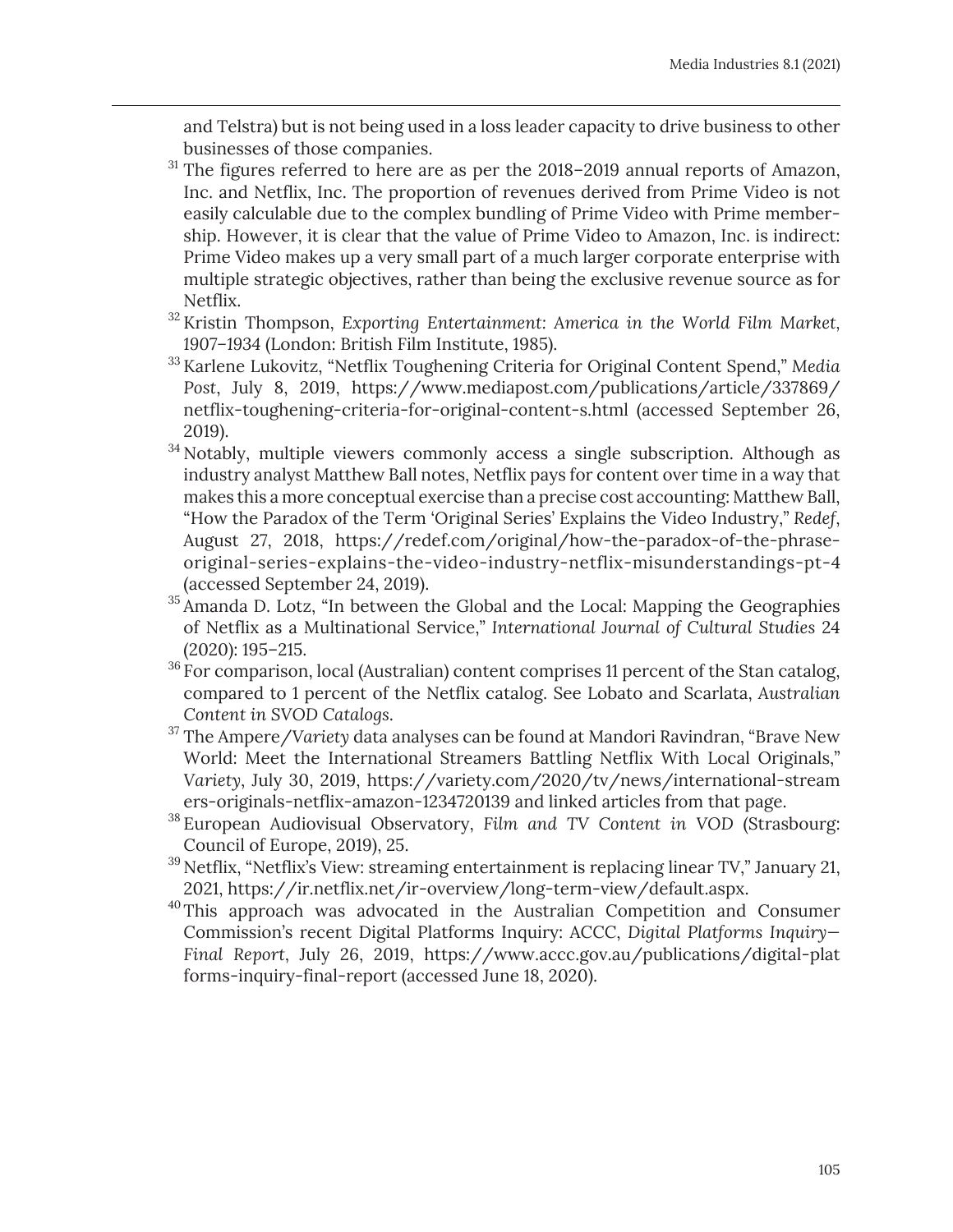# **Bibliography**

- Aguiar, Luis, and Joel Waldfogel. "Netflix: Global Hegemon or Facilitator of Frictionless Digital Trade?" *Journal of Cultural Economics* 42 (2018): 443–44.
- Ampere Analysis. *The UK VoD Market: Current Status and Future Developments*. London: Ofcom/Ampere Analysis, 2019.
- Aspers, Patrik. *Markets*. Cambridge: Polity, 2011.
- Australian Competition and Consumer Commission. *Digital Platforms Inquiry—Final Report*. Canberra: Australian Competition and Consumer Commission, 2019. https://www. accc.gov.au/publications/digital-platforms-inquiry-final-report (accessed June 18, 2020).
- Australian Communications and Media Authority. *Communications Report 2018–2019*. Canberra: Australian Communications and Media Authority, 2019. https://www. acma.gov.au/publications/2020-02/report/communications-report-2018-19 (accessed September 1, 2019).
- Ball, Matthew. "How the Paradox of the Term 'Original Series' Explains the Video Industry." *Redef*, August 27, 2018. https://redef.com/original/how-the-paradox-of-thephrase-original-series-explains-the-video-industry-netflix-misunderstand ings-pt-4 (accessed September 24, 2019).
- Callon, Michel, ed. *The Laws of the Markets*. Malden, MA: Blackwell, 1998.
- Christophers, Brett. "The Law's Markets." *Journal of Cultural Economy* 8, no. 2 (2015): 125–43.
- Crawford, Colin. "Fictitious Capital: Netflix and the New Narratives of Media Value in Platform Capitalism." In *Intersections/Cross-Sections*, conference proceedings, 15–24. Toronto: Ryerson University and York University, 2019.
- Crawford, Colin. *Netflix's Speculative Fictions: Financializing Platform Television.* Lanham, MD: Rowman and Littlefield, 2020.
- Cunningham Stuart, and David Craig. *Social Media Entertainment: The Intersection of Hollywood and Silicon Valley*. New York: New York University Press, 2019.
- Dovey, Lindiwe. "Entertaining Africans: Creative Innovation in the (Internet) Television Space." *Media Industries* 5, no. 2 (2018): 93–110.
- Doyle, Gillian. *Understanding Media Economics*. Thousand Oaks, CA: SAGE, 2013.
- European Audiovisual Observatory. *Film and TV Content in VOD Catalogues*. Strasbourg: Council of Europe, 2019.
- Evens, Tom, and Karen Donders. *Platform Power and Policy in Transforming Television Markets*. Basingstoke: Palgrave Macmillan, 2018.
- Hall, Tony. "Roscoe Lecture." Liverpool John Moores University, November 2, 2017. https://www.bbc.co.uk/mediacentre/speeches/2017/tony-hall-roscoe (accessed September 17, 2019).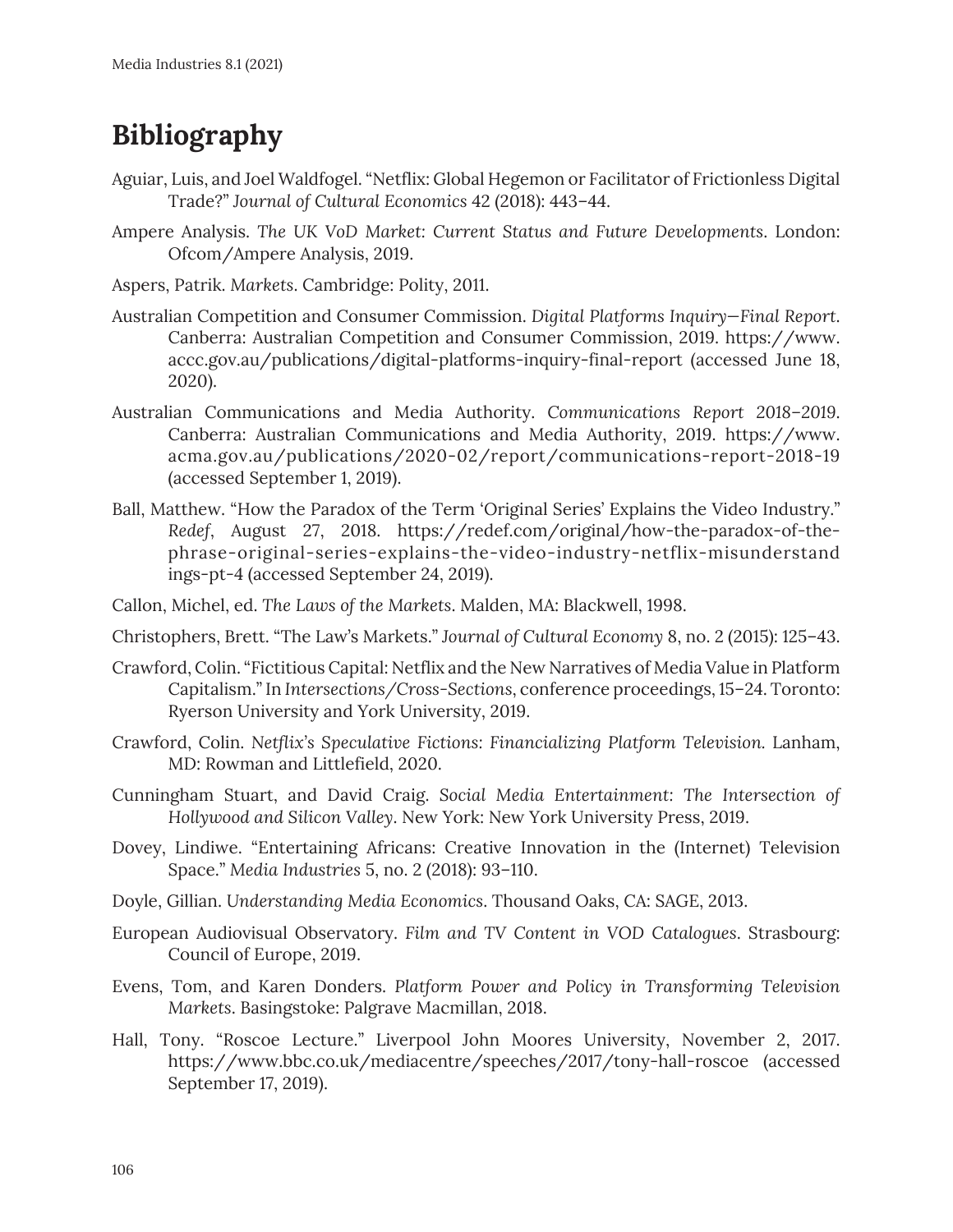- Hewgill, Christian. "Disney, Netflix, Amazon: The Battle for Streaming Survival." *BBC News*, April 12, 2019. https://www.bbc.com/news/newsbeat-47692925 (accessed September 23, 2019).
- Imre, Aniko. "HBO's e-Eutopia." *Media Industries* 5, no. 2 (2018): 49–68.
- Jarvey, Natalie. "NBCUniversal CEO Steve Burke Explains How New Streaming Service Will Take Shape." *The Hollywood Reporter*, January 14, 2019. https://www.hollywoodre porter.com/news/nbcu-ceo-steve-burke-talks-forthcoming-streaming-servicefuture-hulu-impact-nbc-news-1176015 (accessed October 17, 2019).
- Jenner, Mareike. *Netflix and the Re-Invention of Television*. Cham: Springer, 2018.
- Johnson, Catherine. *Online TV*. London: Routledge, 2019.
- Khan, Lina M. "Amazon's Antitrust Paradox." *Yale Law Journal* 126 (2017): 710–805.
- Lobato, Ramon, and Alexa Scarlata. *Australian Content in SVOD Catalogs: Availability and Discoverability*. Report. Melbourne: RMIT University, 2019.
- Lotz, Amanda D. *The Television Will Be Revolutionized*, 2nd rev. ed. New York: New York University Press, 2014.
- Lotz, Amanda D. "In between the Global and the Local: Mapping the Geographies of Netflix as a Multinational Service." *International Journal of Cultural Studies* 24 (2020): 195–215. https://doi.org/10.1177/1367877920953166.
- Lotz, Amanda D., Ramon Lobato, and Julian Thomas. "Internet-Distributed Television Research: A Provocation." *Media Industries* 5, no. 2 (2018): 35–47.
- Lowe, Gregory Ferrell, Hilde Van den Bulck, and Karen Donders. *Public Service Media in the Networked Society*. Göteburg: Nordicom, 2018.
- Lukovitz, Karlene. "Netflix Toughening Criteria for Original Content Spend." *Media Post*, July 8, 2019. https://www.mediapost.com/publications/article/337869/netflix-tough ening-criteria-for-original-content-s.html (accessed September 26, 2019).
- McDonald, Kevin, and Daniel Smith-Rowsey, eds. *The Netflix Effect: Technology and Entertainment in the 21st Century*. London: Bloomsbury, 2016.
- Moore, Martin, and Damian Tambini, eds. *Digital Dominance: The Power of Google, Amazon, Facebook, and Apple*. Oxford: Oxford University Press, 2018.
- Napoli, Philip M., and Robyn Caplan. "Why Media Companies Insist They're Not Media Companies, Why They're Wrong, and Why It Matters." *First Monday* 22, no. 5 (2017). http://dx.doi.org/10.5210/fm.v22i15.7051.
- Raphael, Rina. "Netflix CEO Reed Hastings: Sleep Is Our Competition." *Fast Company*, November 6, 2017. https://www.fastcompany.com/40491939/netflix-ceo-reedhastings-sleep-is-our-competition (accessed October 17, 2019).
- Ravindran, Mandori. "Brave New World: Meet the International Streamers Battling Netflix with Local Originals." *Variety*, July 30, 2019. https://variety.com/2020/tv/news/ international-streamers-originals-netflix-amazon-1234720139